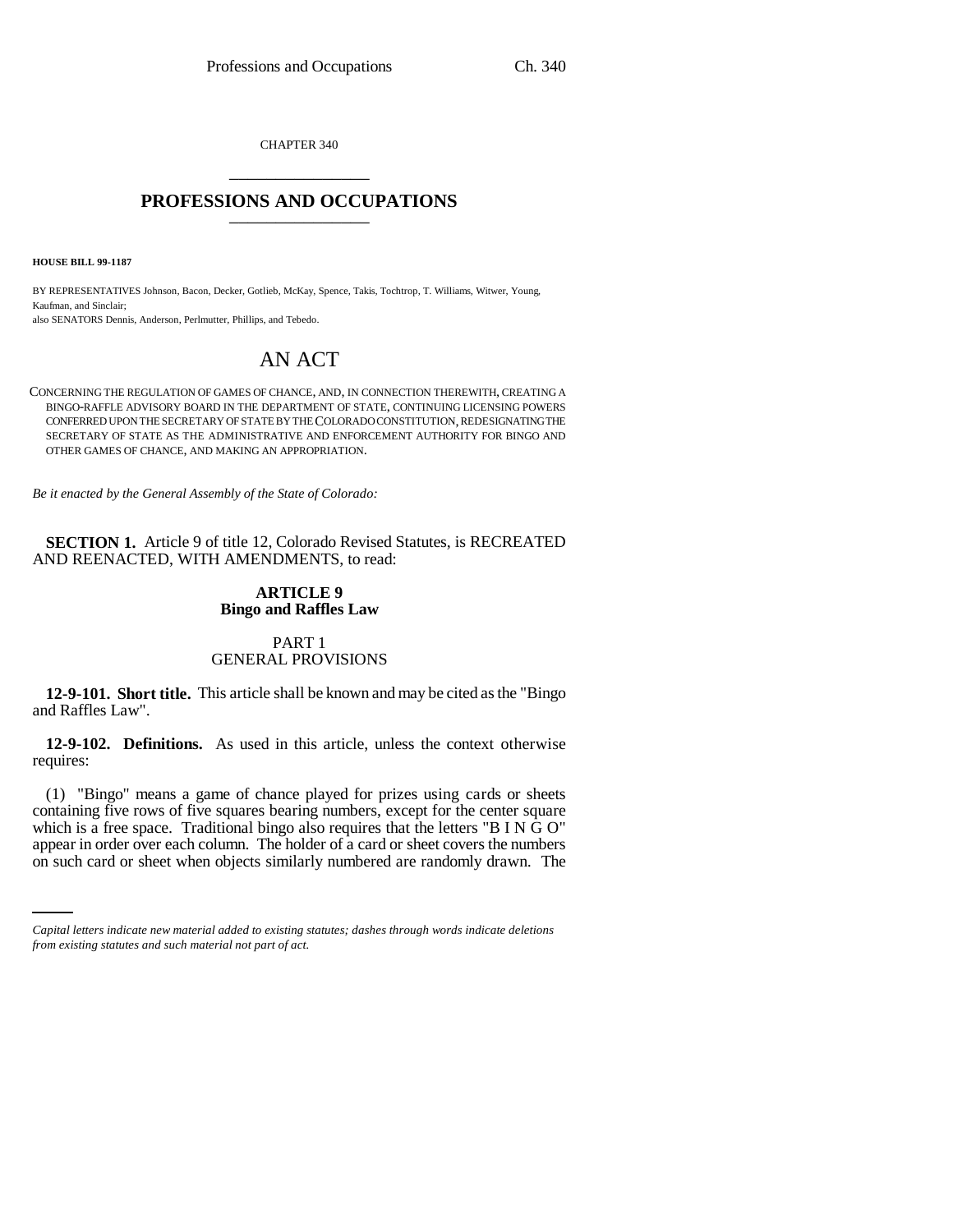game is won when a previously designated arrangement of numbers on such card or sheet is covered.

(1.2) "Bingo-raffle licensee" means any qualified organization to which a bingo-raffle license has been issued by the licensing authority.

(1.3) "Bingo-raffle manufacturer" means a person, other than a bingo-raffle licensee, who makes, assembles, produces, or otherwise prepares pull tabs, bingo cards or sheets, or other equipment or parts thereof for games of chance, as defined in subsection (7) of this section. "Bingo-raffle manufacturer" does not include a person who prints raffle tickets, other than pull tabs, for and at the request of a bingo-raffle licensee.

 $(1.5)$  (1.4) "Bingo-raffle supplier" means a person, other than a bingo-raffle licensee, who sells, distributes, or otherwise furnishes pull tabs, bingo cards or sheets, or other games of chance equipment, as defined in subsection (5) of this section. "Bingo-raffle supplier" does not include a person who prints raffle tickets, other than pull tabs, for and at the request of a bingo-raffle licensee.

(1.5) "BOARD" MEANS THE COLORADO BINGO-RAFFLE ADVISORY BOARD CREATED IN SECTION 12-9-201.

(1.6) "CHARITABLE GAMING" MEANS BINGO, PULL TAB GAMES, AND RAFFLES, AS DEFINED IN SUBSECTIONS (1), (18.1), AND (19.3) OF THIS SECTION.

(1.7) "Charitable organization" means any organization, not for pecuniary profit, which THAT is operated for the relief of poverty, distress, or other condition of public concern within this state and which THAT has been so engaged for five years prior to making application for a license under this article.

(2) "Chartered branch or lodge or chapter of a national or state organization" means any such branch or lodge or chapter which THAT is a civic or service organization, not for pecuniary profit, and authorized by its written constitution, charter, articles of incorporation, or bylaws to engage in a fraternal, civic, or service purpose within this state and which THAT has been so engaged for five years prior to making application for a license under this article.

(2.3) "Commercial bingo facility" means premises rented by a bingo-raffle licensee for the purpose of conducting games of chance.

(2.5) "Commercial landlord" means any person renting or offering to rent a commercial bingo facility to any bingo-raffle licensee.

(3) "Dues-paying membership" means those members of an organization who pay regular monthly, annual, or other periodic dues or who are excused from paying such dues by the bylaws, articles of incorporation, or charter of the organization and those who contribute voluntarily to the corporation or organization to which they belong for the support of such corporation or organization.

(4) "Educational organization" means any organization within this state, not organized for pecuniary profit, whose primary purpose is educational in nature and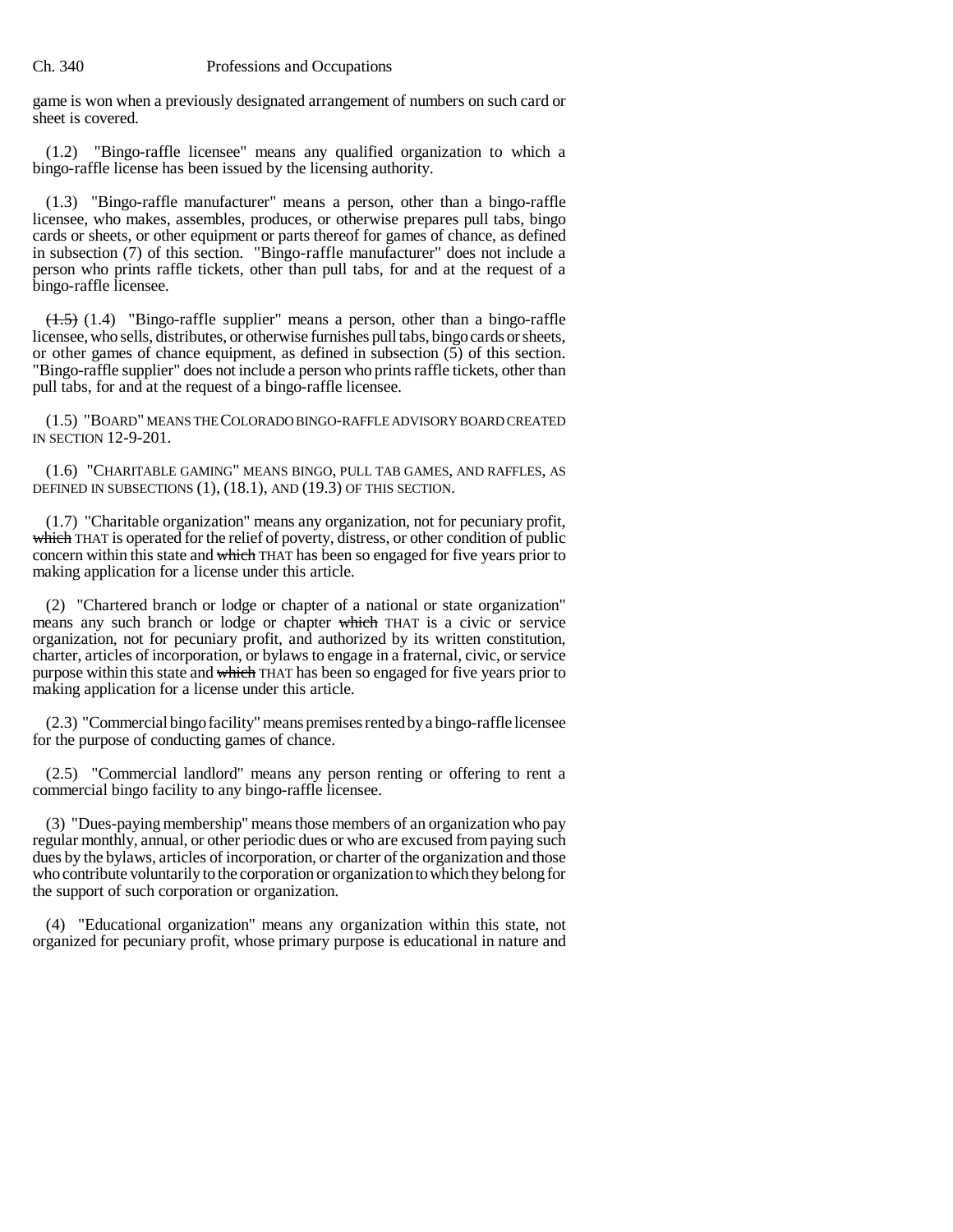designed to develop the capabilities of individuals by instruction and which THAT has been in existence for five years prior to making application for a license under this article.

(5) "Equipment" means: With respect to bingo or lotto, the receptacle and numbered objects drawn from it, the master board upon which such objects are placed as drawn, the cards or sheets bearing numbers or other designations to be covered and the objects used to cover them, the board or signs, however operated, used to announce or display the numbers or designations as they are drawn, public address system, and all other articles essential to the operation, conduct, and playing of bingo or lotto; or, with respect to raffles, implements, devices, and machines designed, intended, or used for the conduct of raffles and the identification of the winning number or unit and the ticket or other evidence or right to participate in raffles.

(5.5) "Exempt organization" means an organization which THAT complies with each of the following criteria:

(a) That is exempt from taxation under section 501 (c) (3) of the federal "Internal Revenue Code of 1954", as amended through December 31, 1984;

(b) Of the type commonly known as a community chest, which organizes and carries out intensive, limited-time, and community-wide fund drive campaigns by volunteer workers soliciting charitable contributions from a broad base of citizens and businesses in the community with the objective of providing financial support to other organizations which THAT are exempt from taxation under section 501 (c)  $(3)$ of the federal "Internal Revenue Code of 1954", as amended through December 31, 1984, and which THAT provides charitable, educational, civic, health, or human services within the same community and which THAT has the further objective of minimizing the necessity for multiple, overlapping, and competing fund drives by such recipient organizations to enable them to deliver such services;

(c) That assists in acquiring noncash prizes donated by participating private businesses or government agencies as an ancillary means of creating interest in a charitable fund-raising drive held by such business or agency;

(d) That collects voluntary contributions and distributes more than eighty percent of such contributions to other organizations which THAT are exempt from taxation under section 501 (c) (3) of the federal "Internal Revenue Code of 1954", as amended through December 31, 1984, and which THAT provide charitable, educational, civic, health, or human services;

(e) On behalf of whose fund-raising drives drawings are held by participating private businesses or government agencies, which drawings are open only to the employees of such businesses or agencies and are not open to the general public;

(f) Whose fund-raising drives are jointly planned and managed by the participating private businesses and government agencies; and

(g) Whose fund-raising drives include only the awarding of noncash prizes by the participating private businesses or government agencies.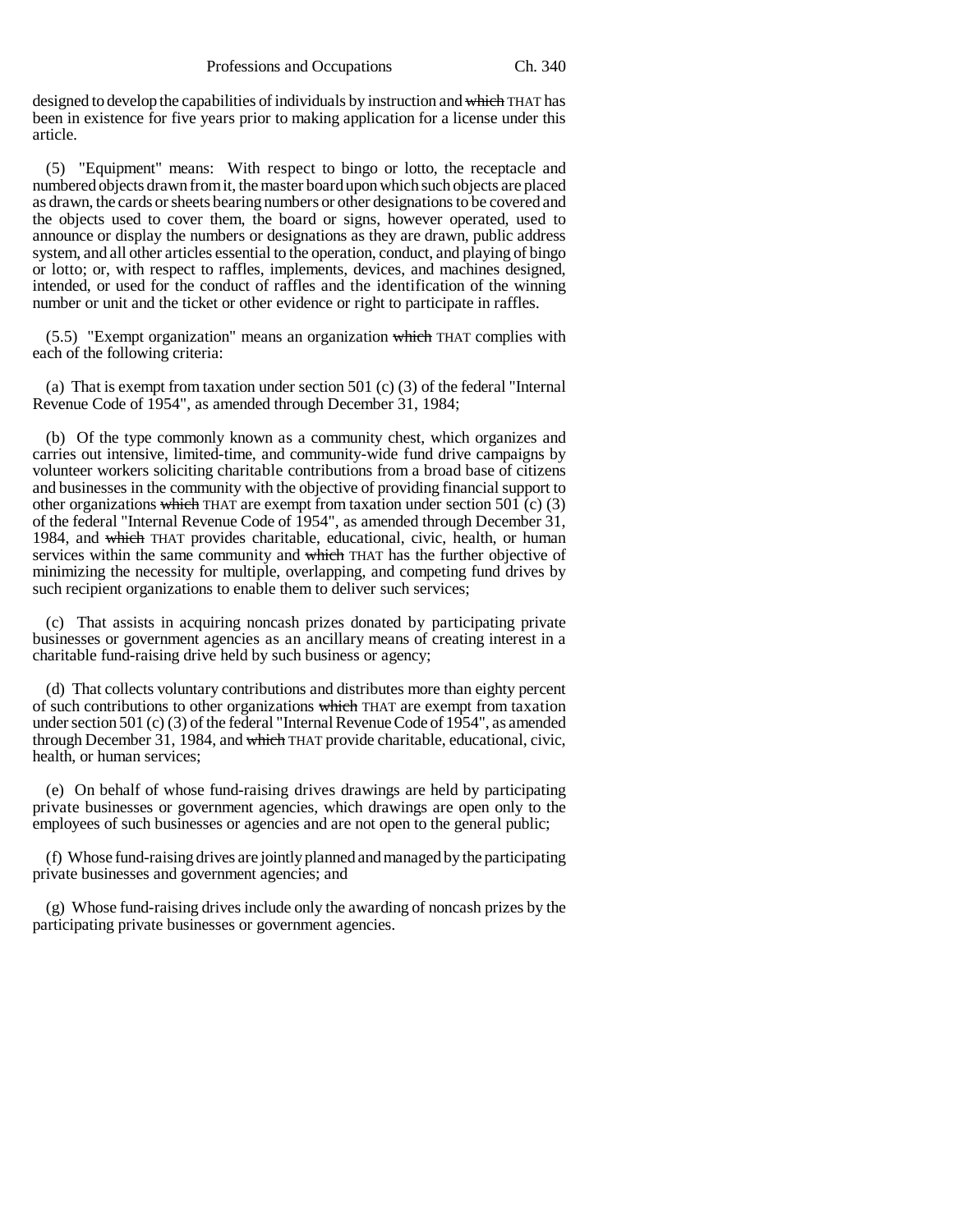(6) "Fraternal organization" means any organization within this state, except INCLUDING college and high school fraternities, not for pecuniary profit, which THAT is a branch, lodge, or chapter of a national or state organization and exists for the common business, brotherhood, or other interests of its members and which THAT has so existed for five years prior to making application for a license under this article. "Fraternal organization" also includes a graduate or alumni division or branch of a college fraternity, which division or branch holds a charter issued by the state of Colorado and which THAT meets all other criteria set forth in this subsection (6). As used in this subsection (6), "fraternity" includes a sorority.

(7) "Game of chance" means that specific kind of game of chance commonly known as bingo or lotto in which prizes are awarded on the basis of designated numbers or symbols on a card conforming to numbers or symbols selected at random and that specific kind of game of chance commonly known as raffles which THAT is conducted by drawing for prizes or the allotment of prizes by chance, by the selling of shares or tickets or rights to participate in such a game.

(8) "Gross receipts" means receipts from the sale of shares, tickets, or rights in any manner connected with participation in a game of chance or the right to participate therein, including any admission fee or charge, the sale of equipment or supplies, and all other miscellaneous receipts.

(9) "Labor organization" means any organization, not for pecuniary profit, within this state which THAT exists for the purpose, in whole or in part, of dealing with employers concerning grievances, labor disputes, wages, rates of pay, hours of employment, or conditions of work and which THAT has existed for such purpose and has been so engaged for five years prior to making application for a license under this article.

(9.5) "Landlord licensee" means the holder of a current, valid commercial landlord license.

(10) "Lawful purposes" means the lawful purposes of organizations permitted to conduct games of chance, as provided in section 2 of article XVIII of the state constitution.

(11) "Lawful use" means the devotion of the entire net proceeds of a game of chance exclusively to lawful purposes.

(11.5) "LICENSE" MEANS ANY LICENSE ISSUED BY THE LICENSING AUTHORITY PURSUANT TO THIS ARTICLE.

(12) "Licensed agent" means an individual who holds a current, valid agent's license for a bingo-raffle manufacturer or supplier.

(12.5) "LICENSEE" MEANS THE HOLDER OF ANY LICENSE ISSUED BY THE LICENSING AUTHORITY PURSUANT TO THIS ARTICLE.

(13) "Licensing authority" means the secretary of state or his OR HER duly authorized deputy.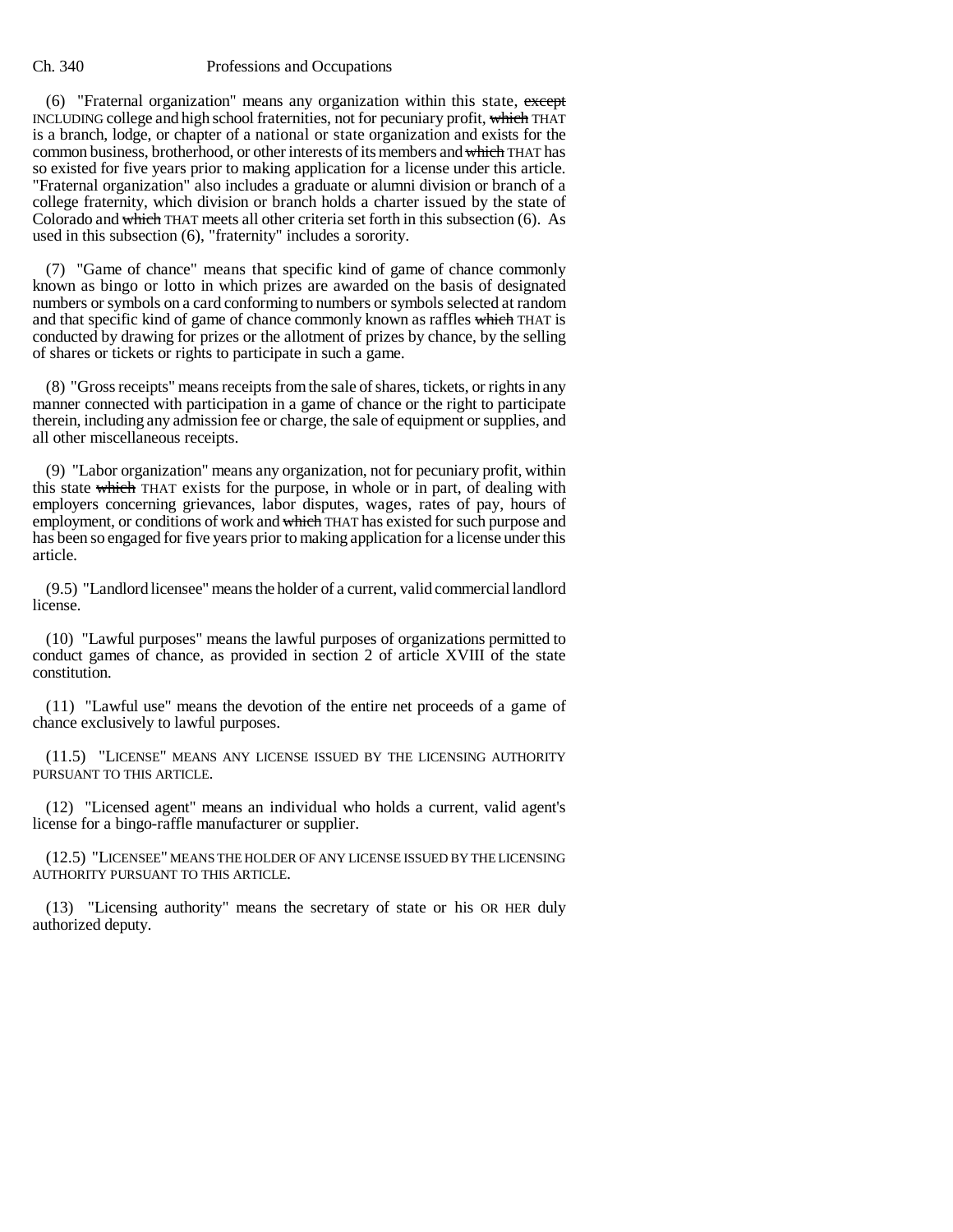(13.3) "Manufacturer's agent" means an individual who represents a manufacturer in any of its activities in connection with the presales, driver sales, or distribution with excess stock of pull tabs, bingo cards or sheets, or other games of chance equipment, except employees of commercial delivery services.

(13.5) "Manufacturer licensee" means the holder of a current, valid Colorado manufacturer license.

(14) "Member" means an individual who has qualified for membership in a qualified organization pursuant to its bylaws, articles of incorporation, charter, rules, or other written statement.

(15) "Net proceeds" means the receipts less such expenses, charges, fees, and deductions as are specifically authorized under this article.

(16) "Occasion" means a single gathering or session at which a series of successive bingo or lotto games is played, not to exceed thirty-five in number.

(17) "Person" means a natural person, firm, association, corporation, or other legal entity.

(18) "Premises" means any room, hall, enclosure, or outdoor area used for the purpose of playing a game of chance.

(18.1) "Pull tab game" means the specific game of chance commonly known as a pickle, break-open, or jar raffle for which tickets are preprinted with markings distinguishing winners and nonwinners, each ticket so made that its markings and winning or nonwinning status cannot be known or revealed until the ticket is broken or torn apart.

(19) "Qualified organization" means any bona fide chartered branch, lodge, or chapter of a national or state organization or any bona fide religious, charitable, labor, fraternal, educational, voluntary firefighters', or veterans' organization operating without profit to its members which THAT has been in existence continuously for a period of five years immediately prior to the making of an application for a license under this article and which THAT has had, during the entire five-year period, a dues-paying membership engaged in carrying out the objects of said corporation or organization, and the Colorado state fair authority.

(19.3) "Raffle" means a game in which a participant buys a ticket for a chance at a prize with the winner determined by a random drawing to take place at a set location and date or a pull tab ticket as defined DESCRIBED in subsection (18.1) of this section. The term "raffle" does not mean and shall not be interpreted to include any activity which THAT is authorized or regulated by the state lottery division pursuant to part 2 of article 35 of title 24, C.R.S., or the "Limited Gaming Act of 1991", article 47.1 of this title.

(20) "Religious organization" means any organization, church, body of communicants, or group, not for pecuniary profit, gathered in common membership for mutual support and edification in piety, worship, and religious observances or a society, not for pecuniary profit, of individuals united for religious purposes at a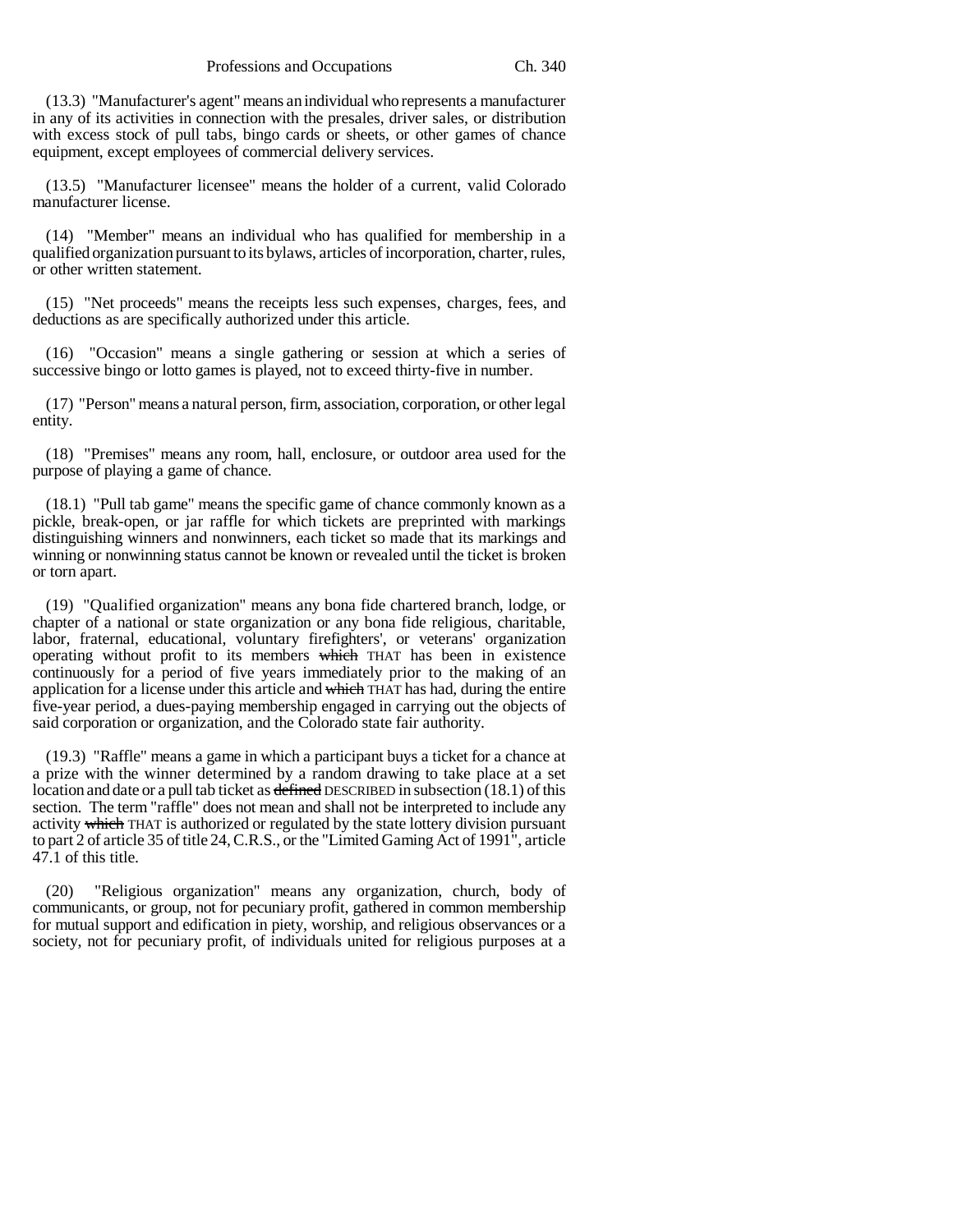definite place which THAT organization, church, body of communicants, group, or society has been so gathered or united for five years prior to making application for a license under this article.

(20.3) "Supplier's agent" means an individual who represents a bingo-raffle supplier in the course of the bingo-raffle supplier's presales, driver sales, or distribution with excess bingo-supplier stock or chance equipment on hand, except employees of commercial delivery services.

(20.5) "Supplier licensee" means the holder of a current, valid Colorado supplier license.

(21) "Veterans' organization" means any organization within this state or any branch, lodge, or chapter of a national or state organization within this state, not for pecuniary profit, the membership of which consists of individuals who were members of the armed services or forces of the United States, which THAT has been in existence for five years prior to making application for a license under this article.

(22) "Voluntary firefighters' organization" means any organization within this state, not for pecuniary profit, established by the state or any of its political subdivisions which THAT has been in existence for five years prior to making application for a license under this article.

**12-9-102.3. Fraud and deception prohibited.** (1) NO BINGO-RAFFLE LICENSEE, LANDLORD LICENSEE, BINGO-RAFFLE SUPPLIER, BINGO-RAFFLE MANUFACTURER, OR ANY MEMBER OR AGENT THEREOF ENGAGED IN ANY CHARITABLE GAMING ACTIVITY SHALL DIRECTLY OR INDIRECTLY:

(a) EMPLOY ANY DEVICE, SCHEME, OR ARTIFICE TO DEFRAUD OR DECEIVE;

(b) INTENTIONALLY MAKE ANY UNTRUE OR MISLEADING STATEMENT OF FACT; OR

(c) ENGAGE IN ANY ACT, PRACTICE, OR COURSE OF CONDUCT CONSTITUTING FRAUD OR DECEIT.

**12-9-102.5. Legislative declaration - consideration for tickets - "general admission" exception - conditions.** (1) The general assembly hereby finds and declares that the conduct of free product giveaways through the use of free chances for purposes of commercial advertisement, the creation of goodwill, the promotion of new products, or the collection of names should not be subject to regulation under this article. if such giveaways are incidental to events which are not conducted primarily or incidentally to raise money for any purpose through lotteries or games of chance. This section is enacted to remove Such giveaways SHALL BE EXEMPT from regulation under this article when all of the conditions set forth in subsection (2) of this section are satisfied.

(2) The NO allotment of prizes by chance FOR A PURPOSE SET FORTH IN SUBSECTION  $(1)$  OF THIS SECTION shall not be deemed a lottery or game of chance, nor shall any share or ticket or right to participate in such allotment be deemed to have been sold or charged for, notwithstanding that such allotment is restricted MADE to persons who have paid a fee entitling them to general admission to the grounds or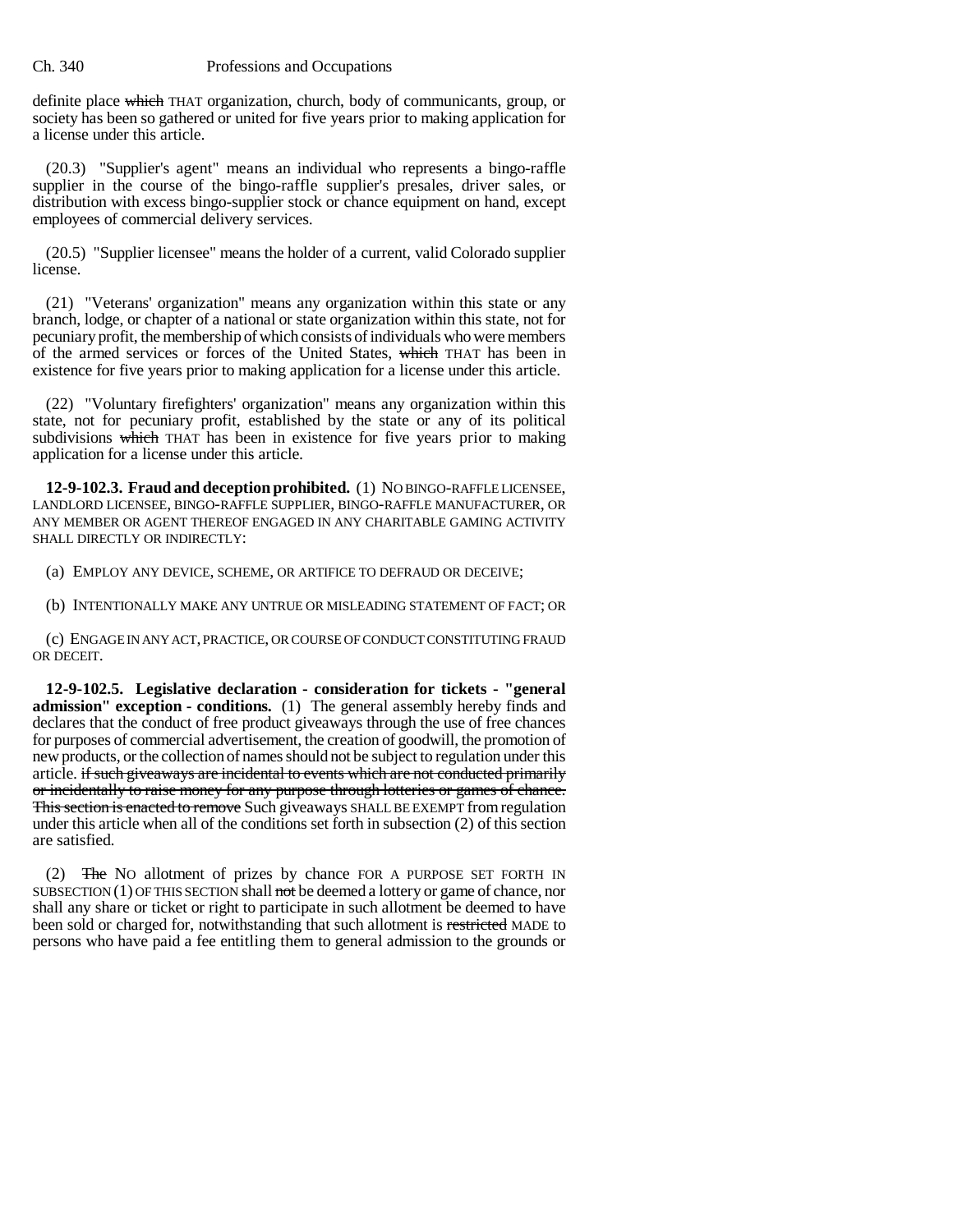premises on which such allotment is made, if

 $(a)$  each share or ticket by means of which the allotment is made is given away free of charge and without any obligation on the part of the person receiving it. and

(b) General admission to the grounds or premises entails admission to no fewer than ten separate events, displays, or performances which do not involve or incorporate any allotment of prizes by chance for which an additional fee or charge is required; and

(c) The owner of the grounds or premises does not conduct or participate in the allotment of prizes by chance and does not give to or receive from any person allotting prizes by chance any consideration which represents or is based upon any such allotment or the participation of any person therein.

(3) For purposes of this section, the fee charged for general admission shall be construed to include a registration fee, conference fee, meeting fee, or any other similar fee or charge, however designated, the payment of which wholly or in part entitles a person to admission to grounds or premises under the conditions set forth in subsection (2) of this section.

**12-9-103. Licensing authority - powers - duties - license suspension or revocation proceedings.** (1) The secretary of state is hereby designated as the "licensing authority" of this article. As state licensing authority, the secretary of state's powers and duties are as follows:

(a) (I) To grant or refuse TO GRANT BINGO-RAFFLE licenses under this article AND TO GRANT OR REFUSE TO GRANT LICENSES TO LANDLORDS, MANUFACTURERS, MANUFACTURERS' AGENTS, SUPPLIERS, AND SUPPLIERS' AGENTS. ALL SUCH LICENSES AND APPLICATIONS FOR SUCH LICENSES SHALL BE MADE AVAILABLE FOR INSPECTION BY THE PUBLIC. In addition, the licensing authority has the power and the responsibility, after investigation and hearing before an administrative law judge, to suspend or revoke any license issued by the licensing authority, in accordance with any order of such administrative law judge. When a license is ordered suspended or revoked, the licensee shall surrender the license to the licensing authority on or before the effective date of the suspension or revocation. No license is valid beyond the effective date of the suspension or revocation, whether surrendered or not. Any bingo-raffle license may be temporarily suspended for a period not to exceed ten days pending any prosecution, investigation, or public hearing.

(II) IN LIEU OF SEEKING A SUSPENSION OR REVOCATION OF ANY LICENSE ISSUED BY THE LICENSING AUTHORITY, THE LICENSING AUTHORITY MAY IMPOSE A REASONABLE FINE FOR ANY VIOLATION OF THIS ARTICLE OR ANY RULE ADOPTED PURSUANT TO THIS ARTICLE, NOT TO EXCEED ONE HUNDRED DOLLARS PER CITATION. THE IMPOSITION OF ANY SUCH FINE MAY BE APPEALED TO AN ADMINISTRATIVE LAW JUDGE.

(III) THE REFUSAL OF THE LICENSING AUTHORITY TO GRANT A LICENSE SHALL ENTITLE THE APPLICANT TO ADMINISTRATIVE REVIEW OF SUCH REFUSAL BY AN ADMINISTRATIVE LAW JUDGE IN ACCORDANCE WITH SUBSECTION (2) OF THIS SECTION. FOR PURPOSES OF SUCH REVIEW, THE REFUSAL TO GRANT A LICENSE SHALL BE TREATED AS THE EQUIVALENT OF A SUSPENSION OR REVOCATION.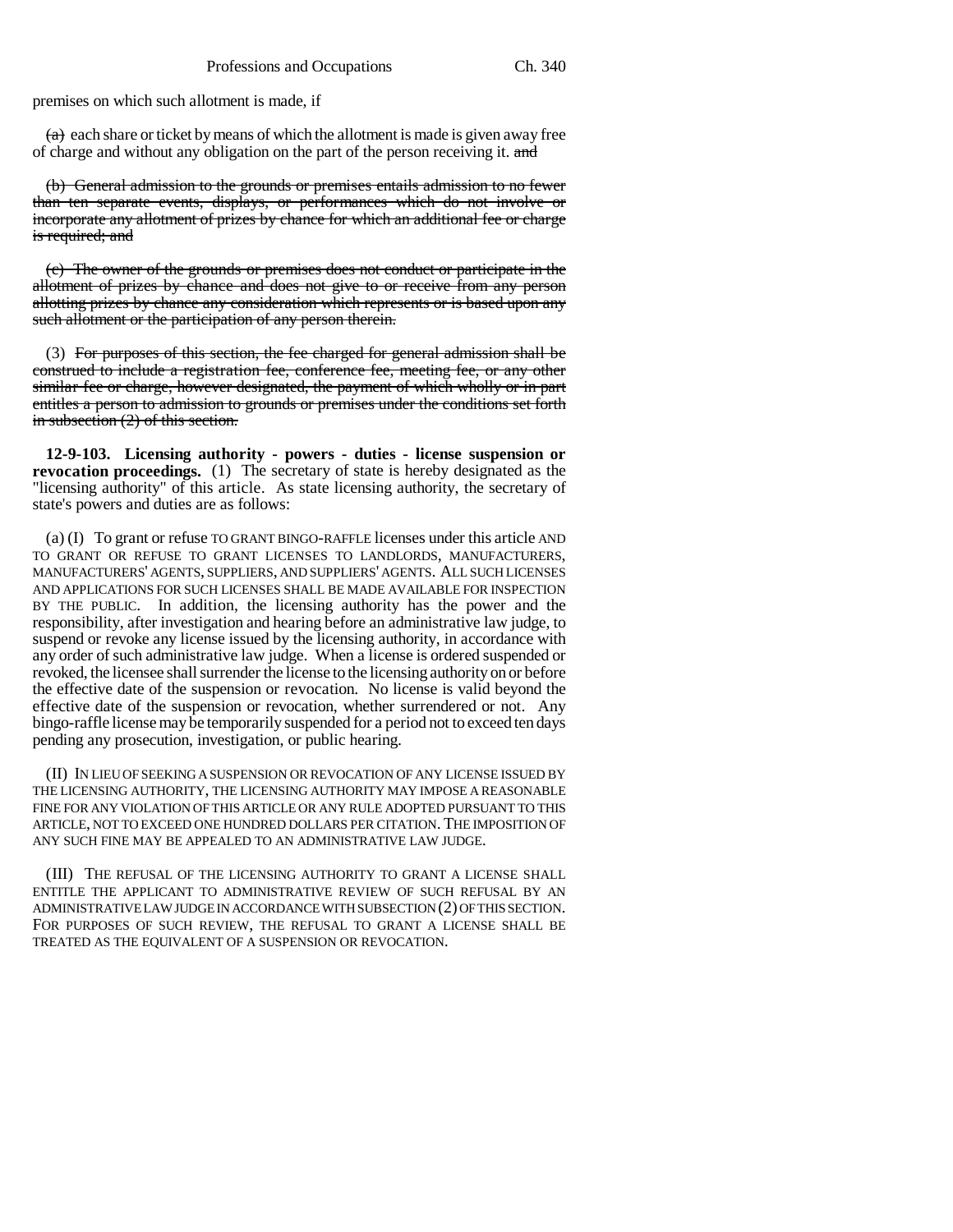(b) To supervise the administration AND ENFORCEMENT of this article and, IN CONSULTATION WITH THE BOARD, to adopt, amend, and repeal rules and regulations governing the holding, operating, and conducting of games of chance, the rental of premises, and the purchase of equipment AND THE ESTABLISHMENT OF A SCHEDULE OF REASONABLE FINES, NOT TO EXCEED ONE HUNDRED DOLLARS PER CITATION, FOR VIOLATION BY LICENSEES OF THIS ARTICLE OR OF RULES ADOPTED PURSUANT TO THIS ARTICLE, to the end that games of chance shall be held, operated, and conducted only by licensees for the purposes and in conformity with the state constitution and the provisions of this article;

(c) TO PROVIDE FORMS FOR AND SUPERVISE THE FILING OF ANY REPORTS MADE BY MAIL, COMPUTER, ELECTRONIC MAIL, OR ANY OTHER ELECTRONIC DEVICE BY ANY LICENSEE;

(d) UPON APPLICATION BY ANY LICENSEE, TO ISSUE A LETTER RULING GRANTING APPROVAL FOR ANY NEW CONCEPT, METHOD, TECHNOLOGY, PRACTICE, OR PROCEDURE THAT MAY BE APPLIED TO, OR USED IN THE CONDUCT OF, GAMES OF CHANCE THAT ARE NOT IN CONFLICT WITH THE CONSTITUTION OR THIS ARTICLE. APPLICATION FOR SUCH APPROVAL SHALL BE SUBMITTED IN A FORM PRESCRIBED BY THE LICENSING AUTHORITY. IF AN APPLICATION IS NOT ACTED UPON WITHIN FORTY-FIVE DAYS AFTER SUBMISSION, THE LICENSEE MAY IMPLEMENT SUCH CONCEPT, METHOD, TECHNOLOGY, PRACTICE, OR PROCEDURE SO LONG AS IT IS NOT IN CONFLICT WITH THE CONSTITUTION OR THIS ARTICLE. AN ADVERSE RULING ON SUCH APPLICATION MAY BE APPEALED TO AN ADMINISTRATIVE LAW JUDGE.

 $(e)$  To keep records of all actions and transactions of the licensing authority RELATING TO LICENSING AND ENFORCEMENT ACTIVITY;

 $(d)$  (f) To prepare and transmit annually, in the form and manner prescribed by the heads of the principal departments pursuant to the provisions of section 24-1-136, C.R.S., a report accounting to the governor for the efficient discharge of all responsibilities assigned by law or directive to the authority, and to issue publications of the authority intended for circulation in quantity outside the executive branch in accordance with the provisions of section 24-1-136, C.R.S.

(g) TO LICENSE DEVICES FOR READING PULL TABS AS PROVIDED IN SECTION 12-9-107.7; EXCEPT THAT THE LICENSING AUTHORITY SHALL NOT IMPOSE OR COLLECT ANY FEE FOR THE ISSUANCE OF SUCH A LICENSE.

(2) The licensing authority may suspend or revoke a license pursuant to the provisions of section 24-4-104, C.R.S. Hearings that are held for the purpose of determining whether a licensee's license should be revoked or suspended shall be conducted by an administrative law judge appointed pursuant to part 10 of article 30 of title 24, C.R.S., and shall be held in the manner and pursuant to the rules and procedures described in sections 24-4-104, 24-4-105, and 24-4-106, C.R.S. Hearings shall be held and concluded, in accordance with such rules, with reasonable dispatch and without unnecessary delay, and a decision shall be issued within ten days of AFTER such hearing.

(3) (a) Upon a finding by an administrative law judge of a violation of this article or the rules, and regulations, or both, such as would warrant the suspension or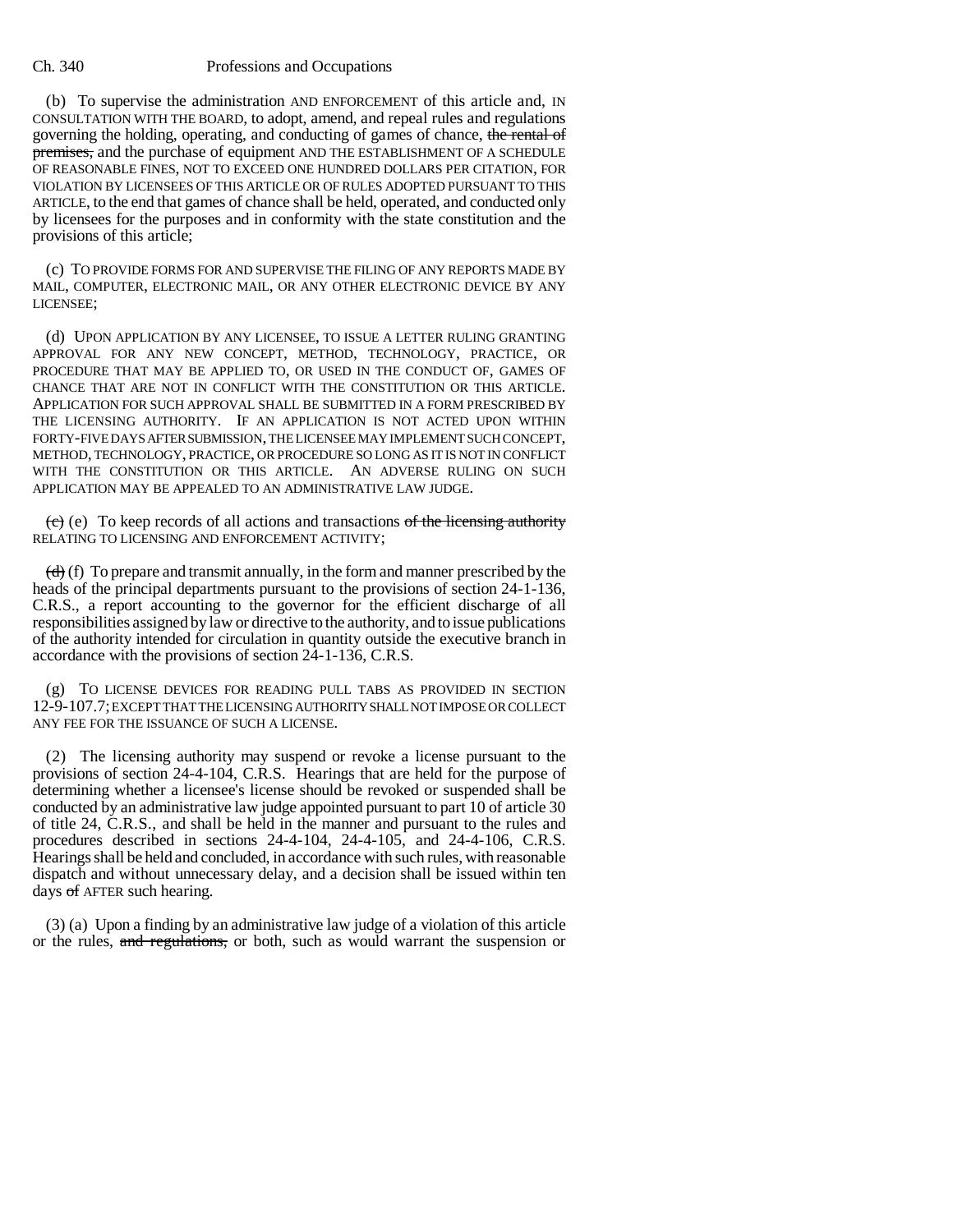revocation of a license, the administrative law judge, in addition to any other penalties which THAT may be imposed by the administrative law judge, may declare the violator ineligible to conduct a game of bingo and to apply for a license under said laws for a period not exceeding twelve months thereafter AFTER THE DATE OF SUCH DECLARATION. Such declaration of ineligibility may be extended to include, in addition to the violator, any of its subsidiary organizations, its parent organization, or otherwise, affiliated with the violator when, in the opinion of the licensing authority, the circumstances of the violation warrant such action.

(b) The decision of the administrative law judge in suspending or revoking any license under this article IN ANY CONTROVERSY CONCERNING LICENSING, THE IMPOSITION OF A FINE, OR THE APPROVAL OF ANY PROPOSED NEW CONCEPT, METHOD, TECHNOLOGY, PRACTICE, OR PROCEDURE shall be final and subject to review by the court of appeals, pursuant to the provisions of section 24-4-106 (11), C.R.S.

(4) THE LICENSING AUTHORITY SHALL FORWARD TO THE BINGO-RAFFLE ADVISORY BOARD, CREATED IN SECTION 12-9-201, WITHIN SEVEN DAYS AFTER RECEIPT, A COPY OF EVERY COMPLAINT AGAINST A LICENSEE THAT IS RECEIVED BY THE LICENSING AUTHORITY.

**12-9-103.5. Bingo-raffle cash fund - creation.** (1) ALL FEES COLLECTED BY THE LICENSING AUTHORITY PURSUANT TO THIS ARTICLE SHALL BE TRANSMITTED TO THE STATE TREASURER WHO SHALL CREDIT THE SAME TO THE BINGO-RAFFLE CASH FUND, ALSO REFERRED TO IN THIS SECTION AS THE "FUND", WHICH FUND IS HEREBY CREATED IN THE STATE TREASURY. THE MONEYS IN THE FUND SHALL BE SUBJECT TO ANNUAL APPROPRIATION BY THE GENERAL ASSEMBLY FOR THE PURPOSES OF FINANCING THE LICENSING AND ENFORCEMENT ACTIVITIES OF THE SECRETARY OF STATE AS SPECIFIED IN THIS ARTICLE. ANY UNEXPENDED BALANCE REMAINING IN SAID FUND AT THE END OF ANY FISCAL YEAR SHALL REMAIN IN THE FUND.

(2) THERE SHALL BE NO COMMINGLING OF MONEYS BETWEEN THE FUND AND THE DEPARTMENT OF STATE CASH FUND CREATED IN SECTION 24-21-104 (3) (b), C.R.S.

(3) FEES AUTHORIZED BY THIS ARTICLE SHALL BE ESTABLISHED BY THE LICENSING AUTHORITY, IN CONSULTATION WITH THE BOARD, IN AMOUNTS SUFFICIENT TO ENSURE THAT THE TOTAL REVENUE GENERATED BY THE COLLECTION OF SUCH FEES APPROXIMATES THE DIRECT AND INDIRECT COSTS INCURRED BY THE LICENSING AUTHORITY IN CARRYING OUT ITS DUTIES UNDER THIS ARTICLE. THE AMOUNTS OF ALL FEES SHALL BE REVIEWED ANNUALLY. THE LICENSING AUTHORITY SHALL ANNUALLY FURNISH TO THE BOARD AN ACCOUNTING OF ALL FEE REVENUES RECEIVED PURSUANT TO THIS ARTICLE, TOGETHER WITH A LIST OF ALL FEES IN EFFECT, FOR PURPOSES OF INCLUSION IN THE BOARD'S ANNUAL REPORT TO THE GENERAL ASSEMBLY PURSUANT TO SECTION 12-9-202 (1) (c).

(4) ALL FINES ASSESSED PURSUANT TO THIS ARTICLE SHALL BE PAID TO THE STATE TREASURER WHO SHALL CREDIT THE SAME TO THE GENERAL FUND OF THE STATE.

**12-9-104. Bingo-raffle license - fee.** (1) Any bona fide chartered branch, lodge, or chapter of a national or state organization or any bona fide religious, charitable, labor, fraternal, educational, voluntary firefighters', or veterans' organization or any association, successor, or combination of association and successor of any of the said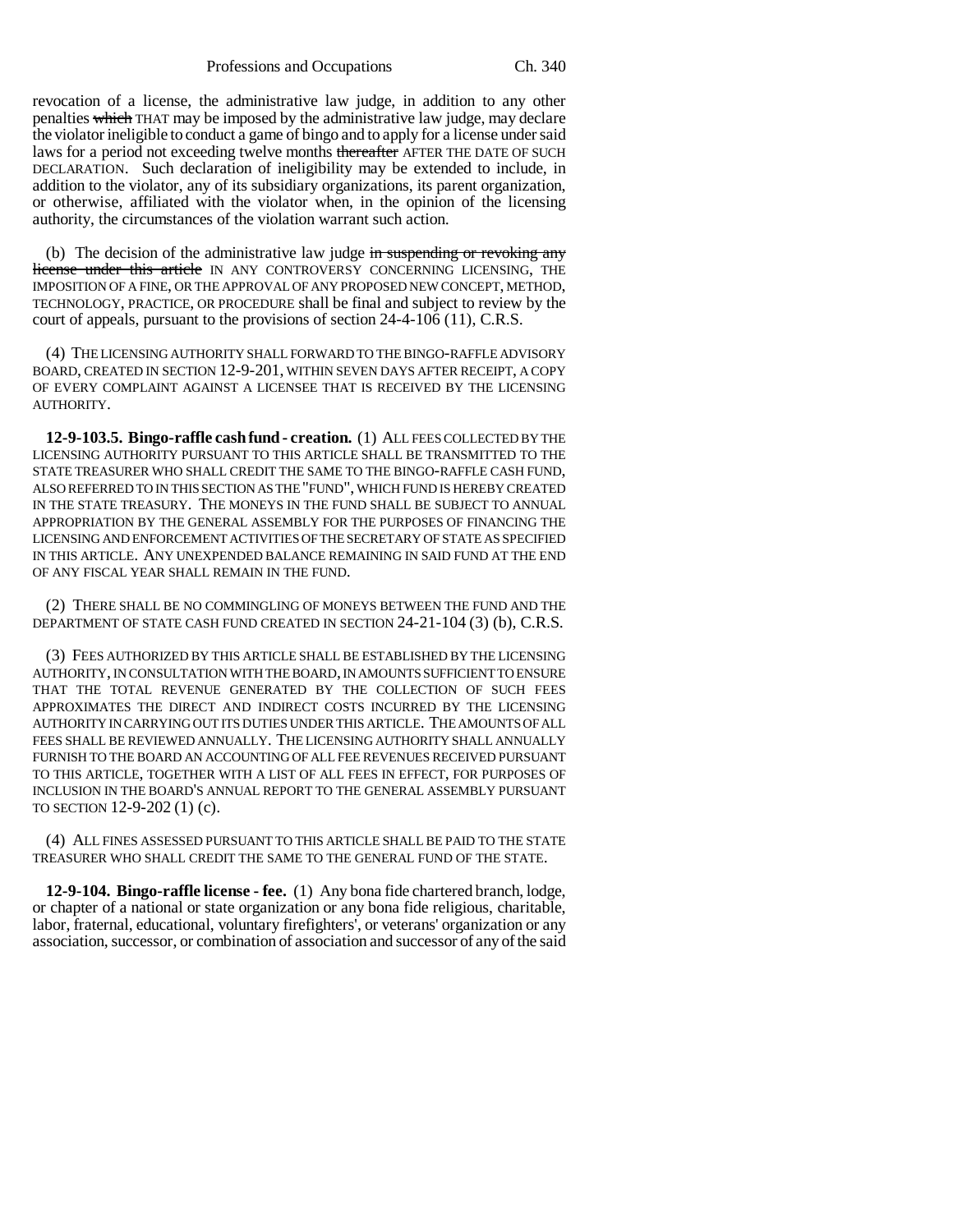organizations which THAT operates without profit to its members and which THAT has been in existence continuously for a period of five years immediately prior to the making of application for a bingo-raffle license under this article and has had during the entire five-year period dues-paying members engaged in carrying out the objects of said corporation or organization is eligible for a bingo-raffle license to be issued by the licensing authority under this article. In the event any license is revoked, the bingo-raffle licensee and holder thereof is not eligible to apply for another license under subsection (2) of this section until after the expiration of the period of one year from the date of such revocation.

(2) The bingo-raffle licenses provided by this article shall be issued by the licensing authority to applicants qualified under this article upon payment of a fee of sixty-two dollars and fifty cents. The ESTABLISHED IN ACCORDANCE WITH SECTION 12-9-103.5 (3). Licenses shall expire at the end of the calendar year in which they were issued by the licensing authority and may be renewed by the licensing authority upon the filing of an application for renewal thereof provided by the licensing authority and the payment of the fee of sixty-two dollars and fifty cents ESTABLISHED for such renewal. No license granted under this article or any renewal thereof shall be transferable. The fees required to be paid for a new or renewal license shall be deposited in the department of state BINGO-RAFFLE cash fund.

**12-9-104.5. Landlord licensees - stipulations.** (1) No person except a landlord licensee shall rent or offer to rent to any bingo-raffle licensee any premises to be used to conduct games of chance. A LEASE OF THE PREMISES FOR A BINGO OCCASION SHALL BE FOR A PERIOD OF AT LEAST FIVE CONSECUTIVE HOURS UNLESS THE LANDLORD LICENSEE AND BINGO-RAFFLE LICENSEE AGREE TO A SHORTER OR LONGER PERIOD. THE AMOUNT OF RENT TO BE CHARGED, AND THE METHOD USED TO CALCULATE SUCH RENT, SHALL BE ESTABLISHED BY AGREEMENT BETWEEN THE PARTIES.

(2) No landlord licensee or any employee of a landlord licensee shall require,  $\sigma$ induce, OR COERCE a bingo-raffle licensee to enter into any contract, agreement, or lease contrary to the provisions of this article.

(3) No landlord licensee or any employee of a landlord licensee shall require, INDUCE, OR COERCE a bingo-raffle licensee to purchase supplies or equipment from a particular supplier, distributor, or manufacturer as a condition of conducting games of chance at a commercial bingo facility.

(4) Rent charged a bingo-raffle licensee by a landlord licensee for the use of a commercial bingo facility shall cover all expenses and items reasonably necessary for the use of the commercial bingo facility for a bingo occasion including, but not limited to, insurance and maintenance for such facility, adequate and secure storage space, restrooms, janitorial services, and utilities.

(5) No activity or business other than licensed games of chance may be conducted in a commercial bingo facility WITHIN SPACE LEASED TO A BINGO-RAFFLE LICENSEE during the time allocated to the bingo-raffle licensee with the exception of the sale of food, and beverages, at a concession stand separated from the playing area by walls, partitions, or counters, and such activities as are conducted in rooms other than those included in the licensee's rental and those in which games of chance are held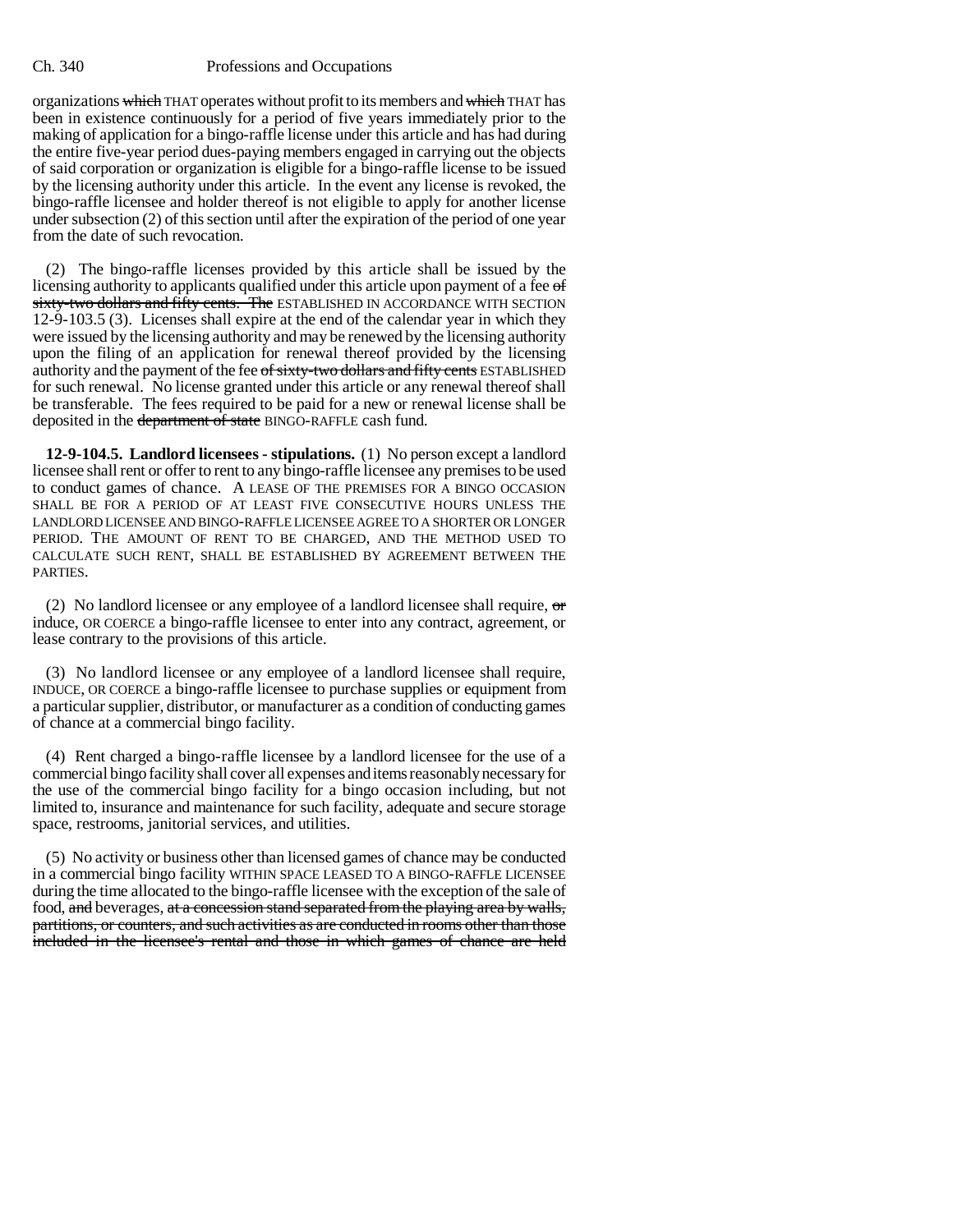BINGO-RELATED MERCHANDISE AND SUPPLIES, THE OPERATION OF AN AUTOMATED CASH SERVICE DEVICE, AND SUCH OTHER ACTIVITIES AND BUSINESSES AS THE BINGO-RAFFLE LICENSEE MAY AGREE TO. A LANDLORD LICENSEE MAY CONDUCT OTHER BUSINESSES AND ACTIVITIES IN SPACE NOT INCLUDED IN THE BINGO-RAFFLE LICENSEE'S RENTAL AGREEMENT AND IN WHICH GAMES OF CHANCE ARE NOT HELD.

(6) No landlord licensee or any employee or agent of a landlord licensee shall be a party responsible for or assisting with the conduct, management, or operation of any game of chance within Colorado; except that a landlord licensee which THAT is also a bingo-raffle licensee may conduct such activities as its bingo-raffle license allows exclusively on its own behalf.

(7) NOTWITHSTANDING SUBSECTION (6) OF THIS SECTION, A LANDLORD, SUPPLIER, OR MANUFACTURER LICENSEE MAY INSTRUCT AND TRAIN A BINGO-RAFFLE LICENSEE IN THE REPAIR, OPERATION, AND MAINTENANCE OF BINGO-RAFFLE EQUIPMENT, SUBJECT TO SPECIFIC CRITERIA ESTABLISHED BY RULE.

(8) EVERY LANDLORD LICENSEE SHALL FILE WITH THE LICENSING AUTHORITY ALL LEASES, AGREEMENTS, AND OTHER DOCUMENTS REQUIRED IN ORDER FOR A BINGO-RAFFLE LICENSEE TO LEASE ITS COMMERCIAL BINGO FACILITY.

**12-9-105. Application for bingo-raffle license.** (1) Each applicant for a bingo-raffle license to be issued under the provisions of this section shall file with the licensing authority a written application in the form prescribed by the licensing authority, duly executed and verified, and in which shall be stated:

(a) The name and address of the applicant;

(b) Sufficient facts relating to its incorporation and organization to enable the licensing authority to determine whether or not it is a bona fide chartered branch, lodge, or chapter of a national or state organization or a bona fide religious, charitable, labor, fraternal, educational, voluntary firefighters', or veterans' organization which THAT operates without profit to its members, has been in existence continuously for a period of five years immediately prior to the making of said application for such license, and has had during the entire five-year period dues-paying members engaged in carrying out the objectives of said applicant;

(c) The names and addresses of its officers;

(d) The specific kind of games of chance intended to be held, operated, and conducted by the applicant;

(e) (I) The place where such games of chance are intended to be held, operated, and conducted by the applicant under the license applied for; or

(II) In the case of the application of an exempt organization, the place or places where drawings are intended to be held, operated, and conducted by the organization under the license applied for;

(f) A statement that no commission, salary, compensation, reward, or recompense will be paid to any person for holding, operating, or conducting such games of chance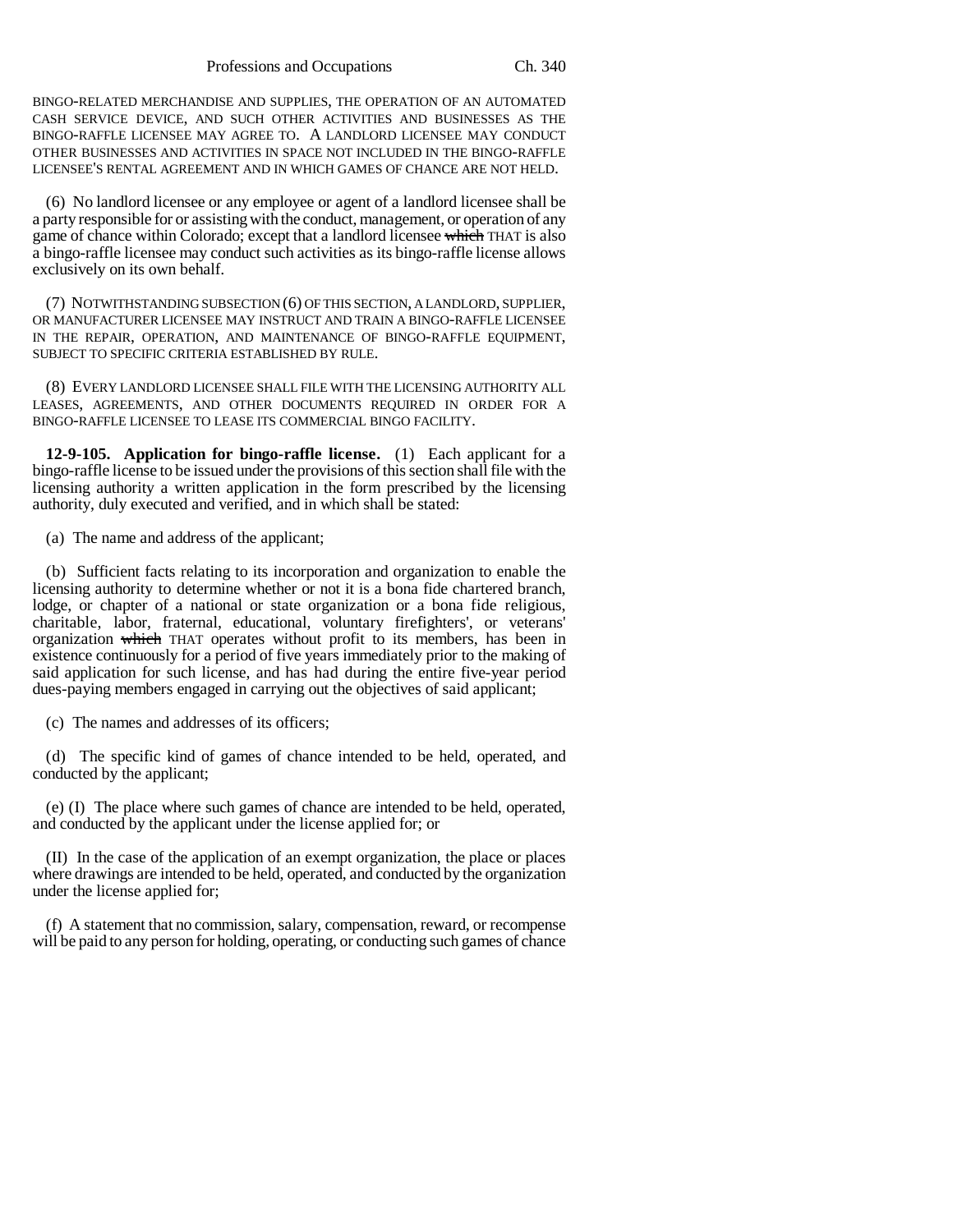or for assisting therein except as otherwise provided in this article;

(g) Such other information deemed advisable by the licensing authority to insure that the applicant falls within the restrictions set forth by the state constitution.

(2) In each application there shall be designated active members of the applicant organization under whom the games of chance described in the application are to be held, operated, and conducted, and to the application shall be appended a statement executed by the applicant and by the members so designated that they will be responsible for the holding, operation, and conduct of such games of chance in accordance with the terms of the license and the provisions of this article. Each designated games manager shall have been an active member of the applicant for at least the six months immediately preceding his OR HER designation and must be certified by the licensing authority before assuming games management duties.

(3) In the event any premises are to be leased or rented in connection with the holding, operating, or conducting of any game of chance under this article, a written statement shall accompany the application signed and verified by the applicant, which shall state the address of the leased or rented premises and the amount of rent which THAT will be paid for said premises and which shall certify that the premises are to be rented from a landlord licensee.

**12-9-105.3. Application for landlord license - fee.** (1) Each applicant for a landlord license shall file with the licensing authority a written application, duly executed and verified, in the form presented by the licensing authority, which application shall include, but not be limited to, the following information:

(a) The name and address of the landlord and, if such commercial landlord is a corporation, partnership, association, or other business entity, the names and addresses of all partners, associates, and persons holding an ownership interest of ten percent or more;

(b) The name and address of the landlord's resident agent if the commercial landlord does not reside in Colorado and the location in Colorado where its records will be available to the licensing authority;

(c) The location of the premises for which the applicant is seeking such license;

(d) A statement by the landlord or the chief executive officer of the landlord that the landlord is familiar with the provisions of this article as to commercial bingo facilities and landlords thereof and accepts responsibility for compliance with such provisions; and

(e) A plan or blueprint of the facility to be rented and its dimensions, together with copies of the applicant's lease or deed to the premises and copies of all zoning, building, fire safety, and other clearances and permits for use of the premises as a commercial bingo facility; AND

(f) A STATEMENT BY THE LANDLORD OR THE CHIEF EXECUTIVE OF THE LANDLORD THAT THE PRIMARY PURPOSE OF THE PREMISES DESCRIBED IN PARAGRAPH (e) OF THIS SUBSECTION (1) IS THE CONDUCT OF BINGO OCCASIONS.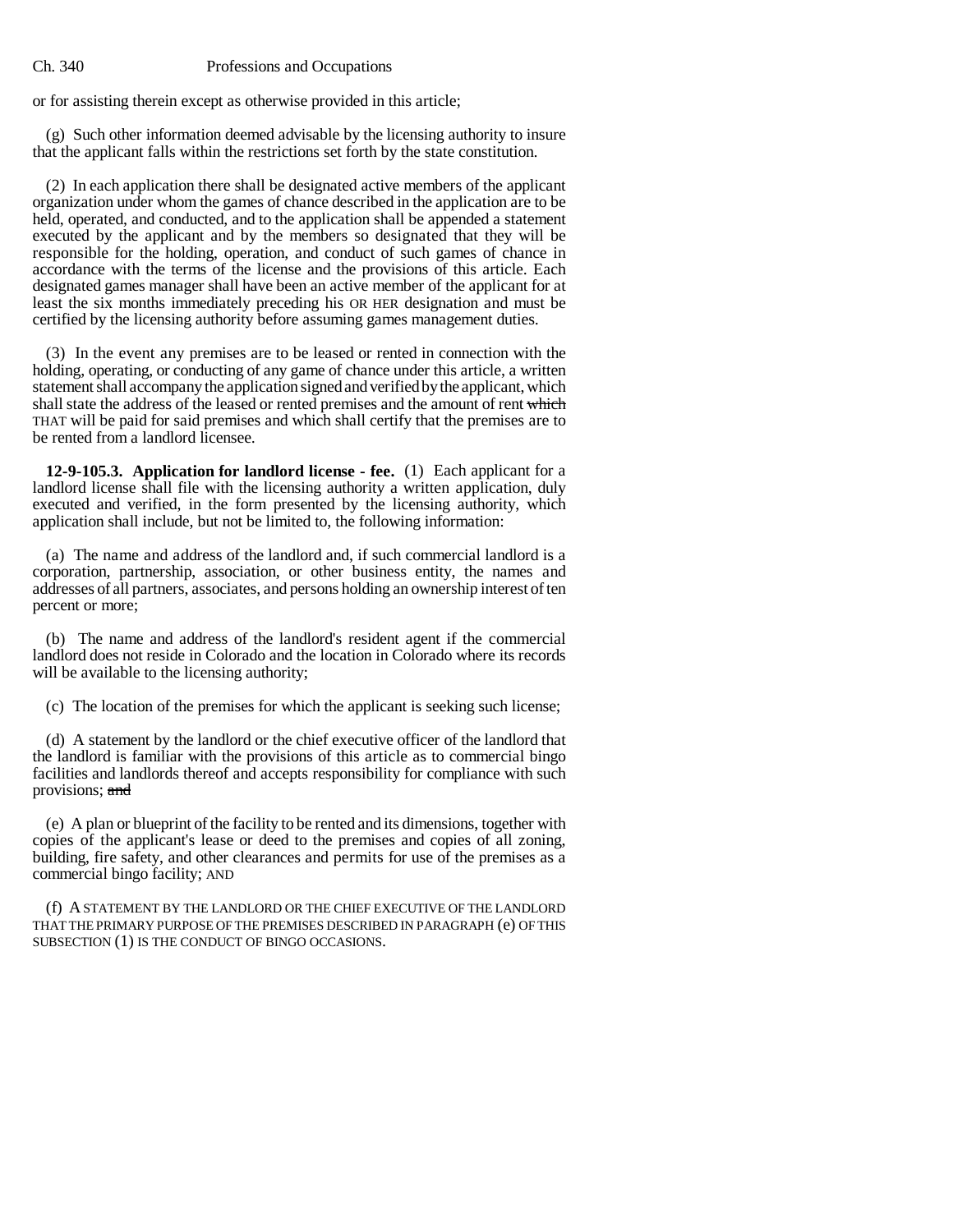(2) Each application shall designate an individual who shall act as agent for the landlord and who shall receive all communications concerning the license.

(3) There shall be attached to each application an affidavit signed by the applicant stating that the landlord has not been convicted of any felony or any gambling-related offense as defined in article 10 of title 18, C.R.S. If the landlord is a corporation or partnership, such affidavit shall make such verification as to each officer and director or each partner and associate, respectively.

(4) A LANDLORD LICENSE SHALL EXPIRE AT THE END OF THE CALENDAR YEAR IN WHICH IT WAS ISSUED. EACH LICENSE ISSUED SHALL BE CONSPICUOUSLY DISPLAYED AT THE PREMISES FOR WHICH THE LICENSE HAS BEEN ISSUED. NO LANDLORD LICENSE IS TRANSFERABLE. THE ANNUAL FEE FOR EACH LANDLORD LICENSE SHALL BE ESTABLISHED IN ACCORDANCE WITH SECTION 12-9-103.5 (3).

**12-9-105.5. Application for manufacturer license.** (1) Each application for a manufacturer license shall include, but not be limited to, the following information:

(a) The name and address of the applicant;

(b) The name and address of the manufacturer and, if the manufacturer is a corporation, the name and address of each officer, director, and shareholder holding an ownership interest of ten percent or more;

(c) A description of the equipment manufactured in connection with games of chance activities in Colorado;

(d) The name and address of the resident agent of the manufacturer if the applicant does not reside in Colorado and the location in Colorado where the records of the manufacturer will be available to the licensing authority;

(e) The names and addresses of the Colorado suppliers and agents of the manufacturer; and

(f) A statement by the manufacturer or the chief executive officer of the manufacturer that such manufacturer is familiar with the provisions of this article as to bingo-raffle manufacturers and accepts responsibility for compliance with such provisions.

(2) To each application for a manufacturer license shall be attached a statement that the applicant or its owners or its officers or directors if a corporation, or its partners or associates if another business entity, has not been convicted of any felony or any offense involving gambling as defined in article 10 of title 18, C.R.S.

(3) Any bingo-raffle manufacturer, as defined in section 12-9-102 (1.3), upon filing a true, complete, written, verified application in the form presented by the licensing authority, together with the fee for the license, is eligible for a manufacturer license. A manufacturer license shall be renewed annually, on or before March 31 of each year in which such licensee engages in or anticipates engaging in a licensed activity. A manufacturer license is nontransferable. The annual fee for each license shall be determined and collected pursuant to section 24-21-104 (3), C.R.S. The fee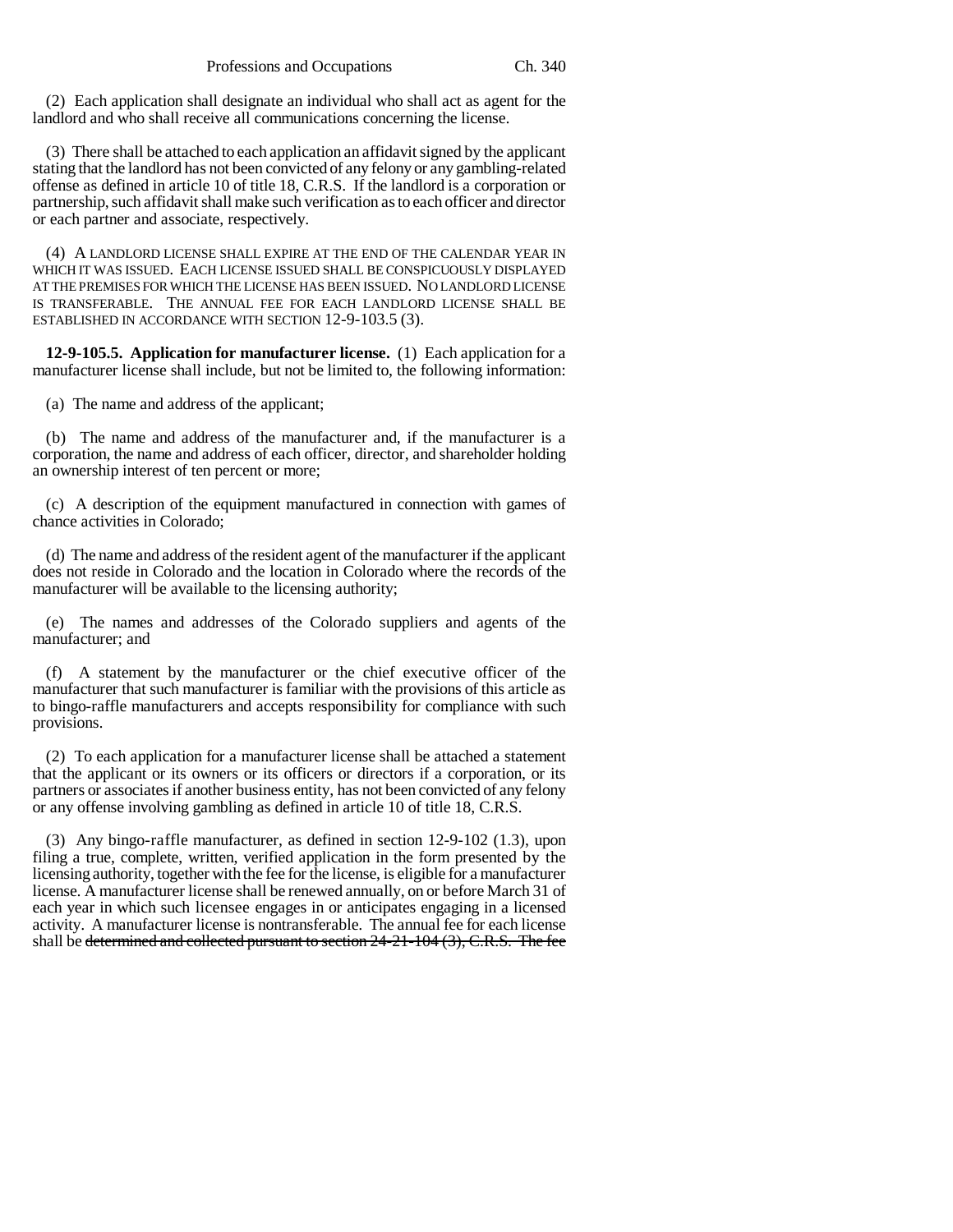required to be paid for new and renewal licenses shall be deposited in the department of state cash fund created in said section ESTABLISHED IN ACCORDANCE WITH SECTION 12-9-103.5 (3).

**12-9-105.7. Application for supplier license.** (1) Each application for a supplier license shall include, but not be limited to, the following information:

(a) The name and address of the applicant;

(b) The name and address of the supplier and, if the supplier is a corporation, the name and address of each officer, director, and shareholder holding an ownership interest of ten percent or more;

(c) A description of the equipment and supplies sold or distributed in connection with games of chance activities in Colorado;

(d) The name and address of the resident agent of the supplier if the applicant does not reside in Colorado and the location in Colorado where the records of the supplier will be available to the licensing authority;

(e) The names and addresses of the Colorado agents of the supplier; and

(f) A statement by the supplier or the chief executive officer of the supplier that such supplier is familiar with the provisions of this article as to bingo-raffle suppliers and accepts responsibility for compliance with such provisions.

(2) To each application for a supplier license shall be attached a statement that the applicant or its owners or its officers or directors if a corporation, or its partners or associates if another business entity, has not been convicted of any felony or any offense involving gambling as defined in article 10 of title 18, C.R.S.

(3) Any bingo-raffle supplier, as defined in section 12-9-102  $(\pm .5)$  (1.4), upon filing a true, complete, written, verified application in the form presented by the licensing authority, together with the fee for the license, is eligible for a supplier license. A supplier license shall be renewed annually, on or before March 31 of each year in which such licensee engages in or anticipates engaging in a licensed activity. A supplier license is nontransferable. The annual fee for each license shall be determined and collected pursuant to section 24-21-104 (3), C.R.S. The fee required to be paid for new and renewal licenses shall be deposited in the department of state cash fund created in said section ESTABLISHED IN ACCORDANCE WITH SECTION 12-9-103.5 (3).

**12-9-105.9. Application for manufacturer's agent license or supplier's agent license.** (1) Each application for a manufacturer's agent license or supplier's agent license shall include, but not be limited to, the following information:

(a) The name and address of the applicant;

(b) The name and address of the supplier or manufacturer represented by the applicant;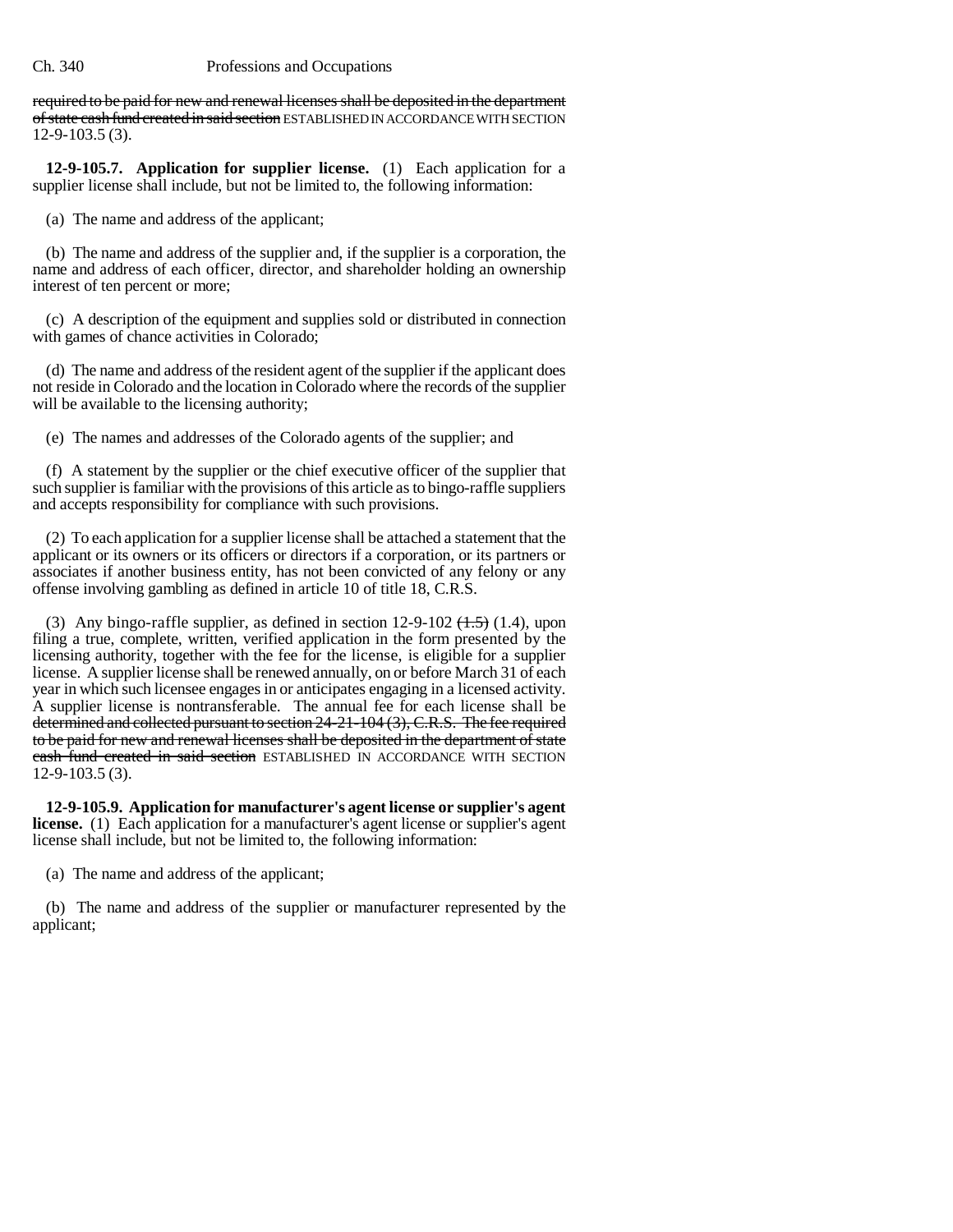(c) A statement by the applicant that he OR SHE has read, understands, and will comply with the provisions of this article as to manufacturer's and supplier's agents and the conditions of the agent's license;

(d) A statement by the chief executive officer of the manufacturer or supplier represented by the agent, which statement acknowledges consent to representation by the applicant; and

(e) The location in Colorado where the agent's records of sales and distributions of bingo and raffle equipment and supplies will be available to the licensing authority.

(2) To each agent's application shall be attached a statement that the applicant has not been convicted of any felony or any offense involving gambling as defined in article 10 of title 18, C.R.S.

(3) Any supplier's agent or manufacturer's agent as defined in section 12-9-102 (13.3) and (20.3), upon filing a complete, written, verified application in the form presented by the licensing authority, together with the fee for the license, is eligible for a manufacturer's or supplier's agent license. A manufacturer's or supplier's agent license shall be renewed annually, on or before March 31 of each year in which such licensee engages in or anticipates engaging in a licensed activity. Neither a manufacturer's agent license nor a supplier's agent license is transferable. The annual fee for each license shall be determined and collected pursuant to section 24-21-104 (3), C.R.S. The fee required to be paid for new and renewal licenses shall be deposited in the department of state cash fund created in said section ESTABLISHED IN ACCORDANCE WITH SECTION 12-9-103.5 (3).

**12-9-106. Form of bingo-raffle licenses - display.** (1) Each bingo-raffle license shall contain a statement of the name and address of the licensee and the place where such bingo or lotto games or the drawing of the raffles is to be held. Any such license issued for an exempt organization shall provide for the inclusion of the place or places where drawings are to be held. Each bingo-raffle license issued for the conduct of any such games of chance shall be conspicuously displayed at the place where the same is to be conducted or the drawings held at all times during the conduct thereof. An exempt organization may comply with the requirements of this section by providing written notice of such a license to all employees of a participating private business or government agency holding a fund-raising drive which THAT includes a drawing on behalf of such organization. Such notice shall state that the exempt organization shall make such license available for public inspection during reasonable business hours and shall specify where such license shall be maintained for inspection.

(2) NOTWITHSTANDING SUBSECTION (1) OF THIS SECTION, A BINGO-RAFFLE LICENSEE CONDUCTING A PULL TAB GAME FOR THE BENEFIT OF ITS MEMBERS AND GUESTS ON PREMISES THAT ARE OWNED BY IT, OR LEASED BY IT FOR PURPOSES OTHER THAN THE CONDUCT OF A BINGO OCCASION, MAY DISPLAY A COPY OF ITS LICENSE, IN A FORMAT APPROVED BY THE LICENSING AUTHORITY, ON SUCH PREMISES DURING ANY TIME THE LICENSEE IS ALSO CONDUCTING A BINGO OR RAFFLE OCCASION AT A SEPARATE LOCATION.

**12-9-106.5. Form of landlord license - display - fee.** (1) Each landlord license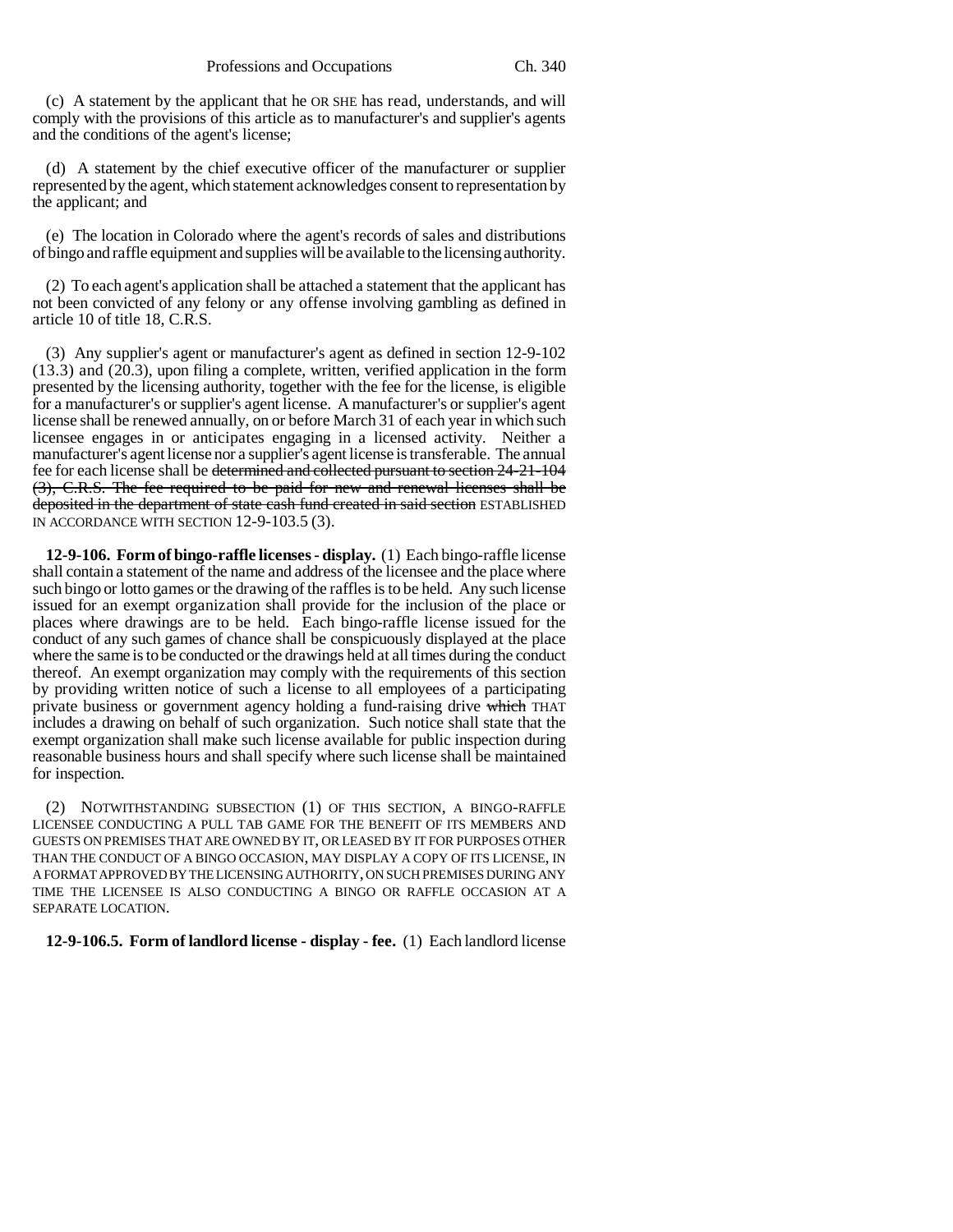shall contain a statement of the name and address of the licensee and the location of the premises. Each license issued shall be conspicuously displayed at the premises for which the license has been issued.

(2) A landlord license shall be issued to qualified applicants by the licensing authority upon payment of a fee and completion and approval of the landlord license application pursuant to section 12-9-105.3. Such license shall expire at the end of the calendar year in which it was issued by the licensing authority and may be renewed upon the filing and approval of an application for renewal provided by the licensing authority and the payment of a fee. No landlord license is transferable. The fees required to be paid for new and renewed licenses shall be established by the secretary of state and shall be deposited in the department of state cash fund created in section 24-21-104 (3), C.R.S. ESTABLISHED IN ACCORDANCE WITH SECTION 12-9-103.5 (3).

**12-9-107. Persons permitted to conduct games of chance - premises equipment - expenses.** (1) (a) No games of chance shall be conducted by any person, firm, or organization within this state, unless a bingo-raffle license as provided in this article has been issued by the licensing authority. No person shall hold, operate, or conduct any games of chance under any license issued under this article except an active member of the organization to which the bingo-raffle license is issued, and no person shall assist in the holding, operating, or conducting of any games of chance under such license, except such an active member or a member of an organization or association which THAT is an auxiliary to the licensee, a member of an organization or association of which such licensee is an auxiliary, or a member of an organization or association which THAT is affiliated with the licensee by being, with it, auxiliary to another organization or association and except bookkeepers or accountants as provided in this section. No item of expense shall be incurred or paid in connection with the holding, operating, or conducting of any game of chance held, operated, or conducted pursuant to any license issued under this article, except bona fide expenses in reasonable amount for goods, wares, and merchandise furnished or services rendered, reasonably necessary for the holding, operating, or conducting thereof.

(b) No such games of chance shall be conducted with any equipment unless it is owned BY A BINGO-RAFFLE LICENSEE, OWNED OR LEASED by a bingo-raffle licensee or any landlord licensee, OR OWNED OR LEASED BY A BINGO-RAFFLE LICENSEE OPERATING SUCH EQUIPMENT ON PREMISES THAT ARE OWNED, LEASED, OR RENTED BY THE BINGO-RAFFLE LICENSEE, USED AS ITS PRINCIPAL PLACE OF BUSINESS, AND CONTROLLED SO THAT ADMITTANCE TO THE PREMISES IS LIMITED TO THE BINGO-RAFFLE LICENSEE'S MEMBERS AND BONA FIDE GUESTS.

(2) (a) The officers of a bingo-raffle licensee shall designate a bona fide, active member of the licensee to be in charge and primarily responsible for the conduct of the games of bingo or lotto on each occasion. The member in charge shall supervise all activities on the occasion for which he OR SHE is in charge and is responsible for the making of the required report thereof. The member in charge shall be familiar with the provisions of the state laws, the rules and regulations of the licensing authority, and the provisions of the license. He THE MEMBER IN CHARGE shall be present on the premises continuously during the games and for a period of at least thirty minutes after the last game.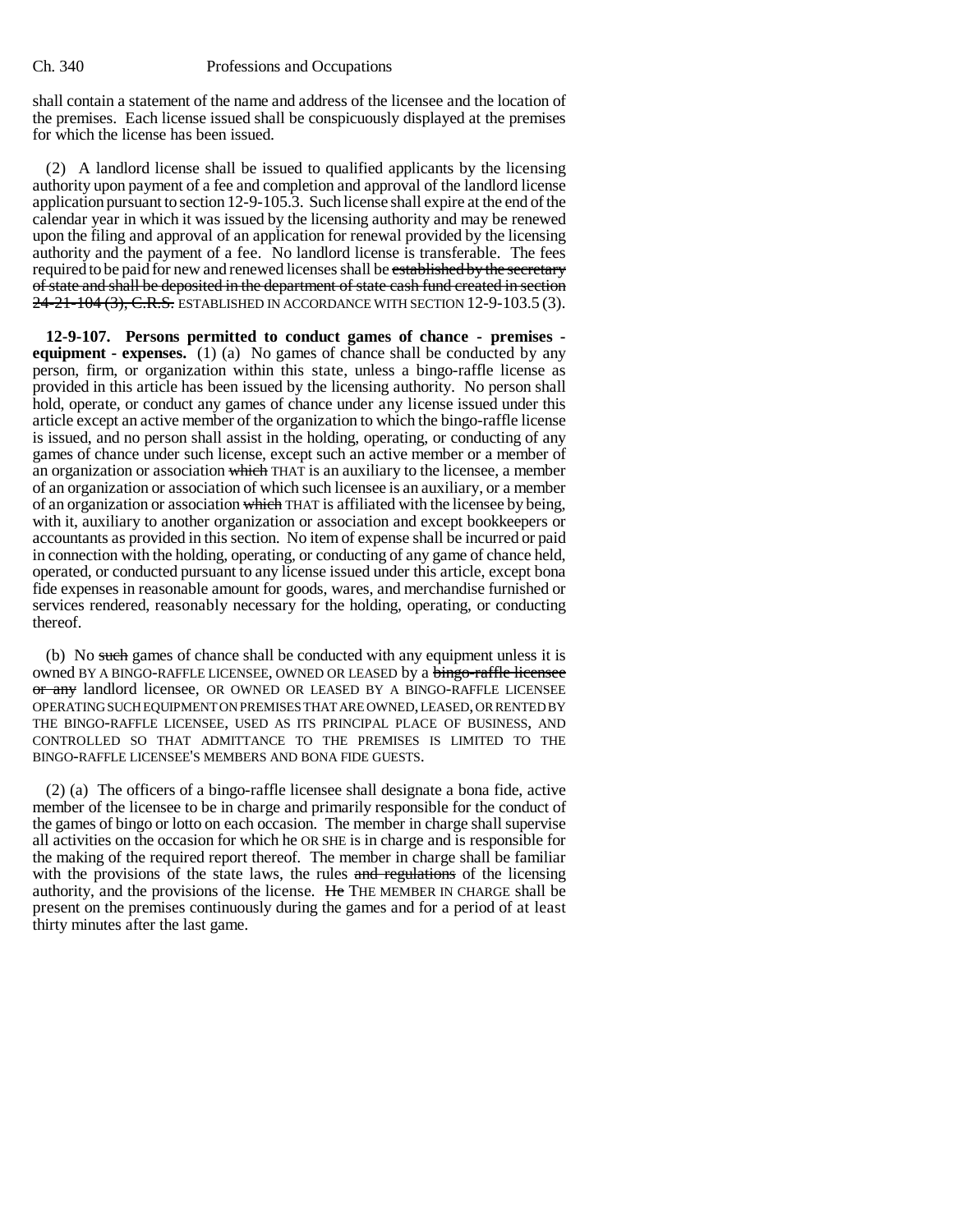(b) An exempt organization may designate more than one of its bona fide, active members in order to comply with the requirements of this subsection (2).

(3) The officers of a bingo-raffle licensee shall designate an officer to be in full charge and primarily responsible for the proper utilization of the entire net proceeds of any game in accordance with the state law.

(4) The entire net proceeds of any game shall be devoted to a lawful use or uses.

(5) (a) Each license issued for the conduct of games of chance shall be conspicuously displayed at the place where any game is being conducted at all times during the conduct of the game and for at least thirty minutes after the last game has been concluded.

(b) An exempt organization may comply with the requirements of this subsection (5) by providing written notice of such a license to all employees of a participating private business or government agency holding a fund-raising drive which THAT includes a drawing on behalf of such organization. Such notice shall state that the exempt organization shall make such license available for public inspection during reasonable business hours and shall specify where such license shall be maintained.

(6) The premises where any game of chance is being held, operated, or conducted, where it is intended that any game of chance be held, operated, or conducted, or where it is intended that any equipment be used, at all times, shall be open to inspection by the licensing authority, its agents and employees, and by peace officers of any political subdivision of the state.

(7) No licensee may hold, operate, or conduct a game of bingo or lotto more often than on one hundred five FIFTY-EIGHT occasions in any calendar year.

(8) When any merchandise prize is awarded in a game of bingo, its value shall be its current retail price. No merchandise prize shall be redeemable or convertible into cash directly or indirectly.

(9) Equipment, prizes, and supplies for games of bingo shall not be purchased or sold at prices in excess of the usual price thereof.

(10) No alcoholic beverage shall be offered or given as a prize in any such game.

(11) The net proceeds derived from the holding of games of chance must be devoted, within one year, to the lawful purposes of the organization permitted to conduct the same. Any organization desiring to hold the net proceeds of games of chance for a period longer than one year must SHALL apply to the licensing authority for special permission and, upon good cause shown, the LICENSING authority may grant the request.

(12) Any licensee which THAT does not report, during any one-year period, net proceeds will be required to show cause before the licensing authority why its right to conduct games of chance should not be revoked.

(13) No prize greater, in amount or value, than two hundred fifty dollars shall be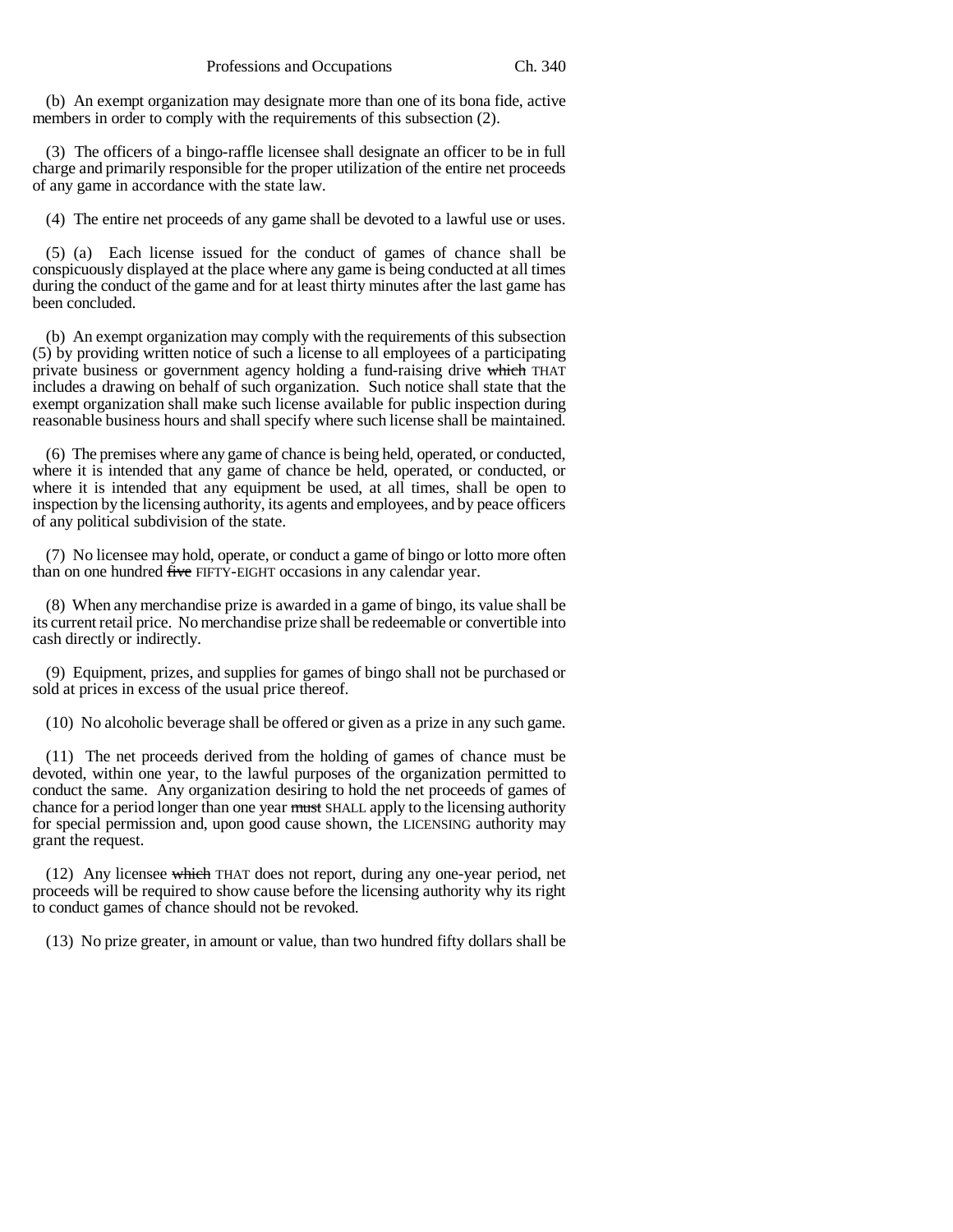offered or given in any single game of bingo or lotto conducted under any such license; and EXCEPT THAT, NOT MORE THAN ONCE DURING A BINGO OCCASION, A SINGLE PRIZE IN AN AMOUNT OR VALUE GREATER THAN TWO HUNDRED FIFTY DOLLARS BUT NOT EXCEEDING FIVE HUNDRED DOLLARS MAY BE AWARDED IN A SINGLE GAME OF BINGO OR LOTTO. The aggregate amount of all prizes offered or given in all games played on a single occasion shall not exceed fifteen ONE THOUSAND FIVE hundred dollars.

(14) The equipment used in the playing of bingo and the method of play shall be such that each card has an equal opportunity to be a winner. The objects or balls to be drawn shall be essentially the same as to size, shape, weight, balance, and all other characteristics that may influence their selection. All objects or balls shall be present in the receptacle before each game is begun. All numbers announced shall be plainly and clearly audible to all the players present. Where more than one room is used for any one game, the receptacle and the caller must be present in the room where the greatest number of players are present, and all numbers announced shall be plainly audible to the players in the aforesaid room and also audible to the players in the other rooms.

(15) The receptacle and the caller must be visible to all the players at all times except where more than one room is used for any one game, in which case the provisions of subsection (14) of this section shall prevail.

(16) The particular arrangement of numbers required to be covered in order to win the game and the amount of the prize shall be clearly and audibly described and announced to the players immediately before each game is begun.

(17) Any player is entitled to call for a verification of all numbers drawn at the time a winner is determined and for a verification of the objects or balls remaining in the receptacle and not yet drawn. The verification shall be made in the immediate presence of the member designated to be in charge of the occasion, but if such member is also the caller, then in the immediate presence of any officer of the licensee.

(18) In the playing of bingo, no person who is not physically present on the premises where the game is actually conducted shall be allowed to participate as a player in the game.

(19) (a) No person shall act as a caller or assistant to the caller in the conduct of any game of bingo unless such person has been a member in good standing of the bingo-raffle licensee conducting such game or one of its licensed auxiliaries for at least three months immediately prior to the date of such game, is of good moral character, and never has been convicted of a felony.

(b) No person shall act as games manager in the conduct of any game of chance if such person has been convicted of a felony or a crime involving gambling.

(20) No owner, coowner, or lessee of premises or, if a corporation is the owner of the premises, any officer, director, or stockholder owning more than ten percent of the outstanding stock shall be a person responsible for or assisting in the holding, operating, or conducting of any game of bingo.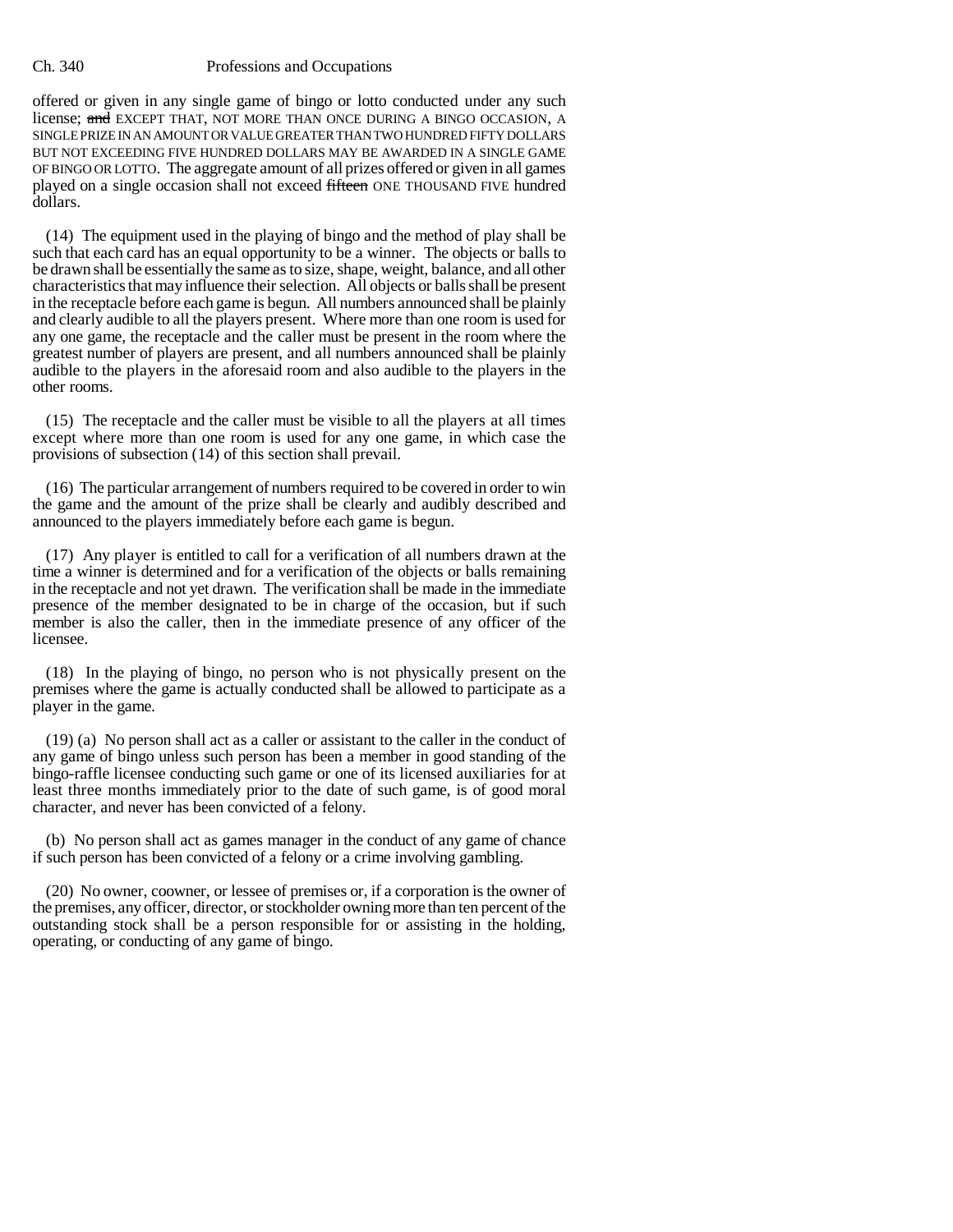(21) The secretary of state LICENSING AUTHORITY shall not require an exempt organization to use raffles RAFFLE tickets in any particular form or displaying any particular information that would cause undue expense to the exempt organization and therefore interfere with the charitable fund-raising drive of such organization.

(21.5) EFFECTIVE SEPTEMBER 1, 1999:

(a) NO LICENSEE SHALL POSSESS, USE, SELL, OFFER FOR SALE, OR PUT INTO PLAY ANY COMPUTERIZED OR ELECTROMECHANICAL FACSIMILE OF A PULL TAB GAME.

(b) NO LICENSEE SHALL POSSESS, USE, SELL, OFFER FOR SALE, OR PUT INTO PLAY ANY DEVICE THAT REVEALS THE WINNING OR NONWINNING STATUS OF A PULL TAB TICKET UNLESS SUCH DEVICE HAS BEEN TESTED, APPROVED, AND LICENSED PURSUANT TO SECTION 12-9-107.7 AND NOT SUBSEQUENTLY ALTERED OR TAMPERED WITH.

(c) ANY OF THE FOLLOWING PERSONS THAT ARE FOUND TO HAVE VIOLATED PARAGRAPH (b) OF THIS SUBSECTION (21.5) SHALL BE SUBJECT TO IMMEDIATE AND PERMANENT REVOCATION OF ALL LICENSES ISSUED UNDER THIS ARTICLE:

(I) THE MANUFACTURER OF THE DEVICE;

(II) THE SUPPLIER THROUGH WHICH THE DEVICE WAS SUPPLIED;

(III) THE LANDLORD LICENSEE ON WHOSE PREMISES THE DEVICE WAS FOUND; AND

(IV) THE BINGO-RAFFLE LICENSEE OF THE OCCASION DURING WHICH THE DEVICE WAS PRESENT.

(22) No licensee shall possess, use, sell, offer for sale, or put into play any bingo or pull tab game, ticket, card, or sheet unless it conforms to the definitions and requirements of this article, and was purchased by the licensee from a licensed bingo-raffle manufacturer or supplier or licensed agent thereof.

(23) No licensee shall possess, use, sell, offer for sale, or put into play any bingo or pull tab game, ticket, card, or sheet for which it does not have, at the location of the game, an invoice from its licensed supplier showing at least the name, description, color code (if any), and serial number of the pull tab, card, or sheet.

(24) No licensee shall sell, offer for sale, or put into play any pull tab ticket except at the location of and during its licensed bingo occasions or upon premises owned by or in the sole control of the licensee THAT ARE:

(a) OWNED, LEASED, OR RENTED BY THE BINGO-RAFFLE LICENSEE, USED AS ITS PRINCIPAL PLACE OF BUSINESS, AND CONTROLLED SO THAT ADMITTANCE TO THE PREMISES IS LIMITED TO THE BINGO-RAFFLE LICENSEE'S MEMBERS AND BONA FIDE GUESTS; OR

(b) OWNED, LEASED, OR RENTED BY A LANDLORD LICENSEE.

(25) No person or licensee shall permit any person who has not attained the age of eighteen years to purchase the opportunity to participate in any game of chance or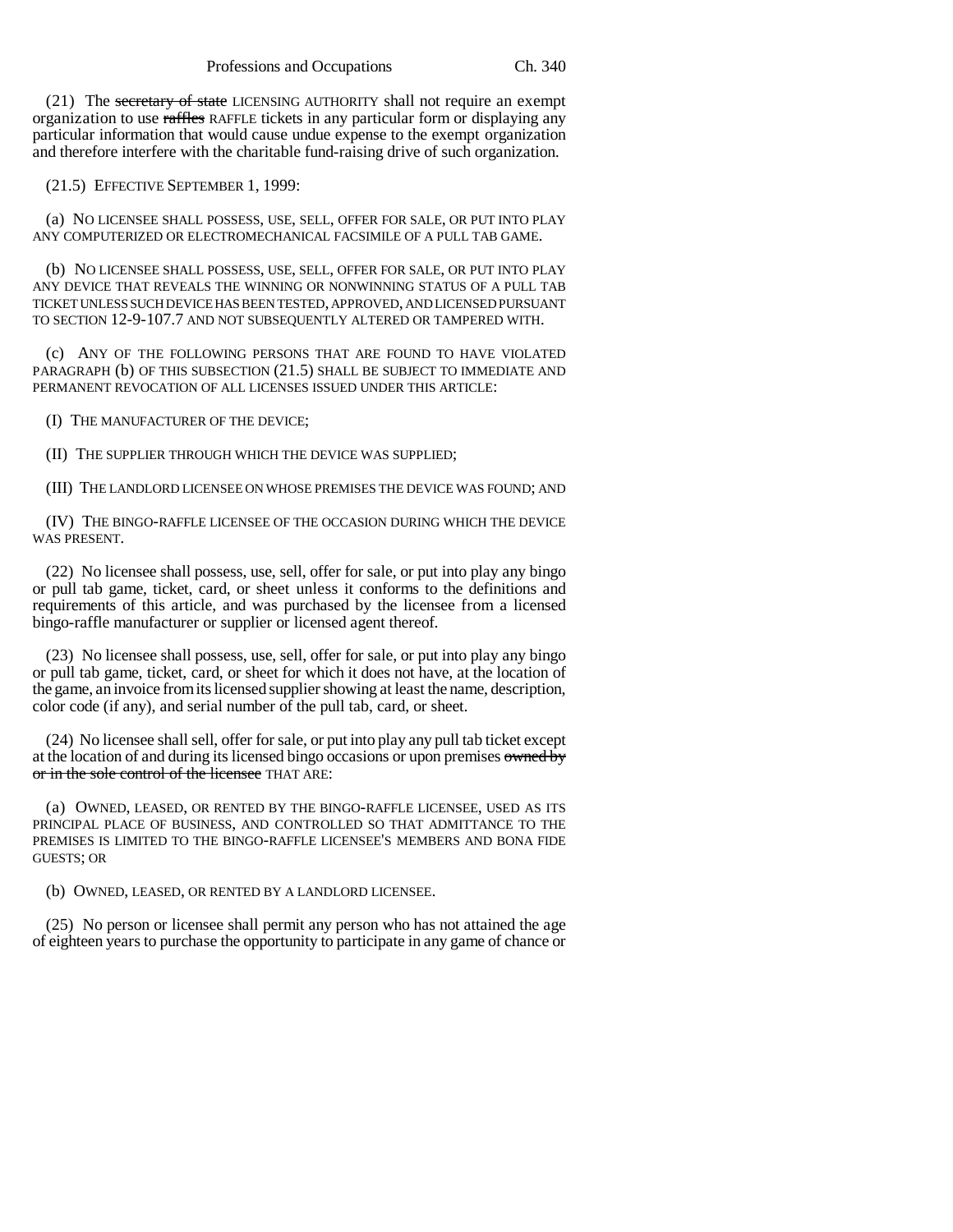purchase pull tab games.

(26) No person or licensee shall permit any person who has not attained the age of fourteen years to assist in the conduct of bingo or pull tabs.

(27) No operator shall reserve or allow to be reserved any bingo cards for use by players except braille cards or other cards for use by legally blind players. Legally blind players may use their personal braille cards when a licensed organization does not provide such cards. A licensed organization has the right to inspect and to reject any personal braille card. A legally blind or disabled person may use a braille card or hard card in place of a purchased disposable paper bingo card.

**12-9-107.5. Persons permitted to manufacture and distribute games of chance equipment - reporting requirements.** (1) No person other than a manufacturer licensee or licensed agent shall act as a bingo-raffle manufacturer within Colorado. Printing of raffle tickets other than pull tabs, as designed and requested by a licensee, does not constitute the manufacture of games of chance equipment.

(2) No person, other than a supplier or manufacturer licensee or licensed agent or a bingo-raffle licensee in the course of conducting licensed activities shall sell, furnish, or distribute any pull tab, bingo card or sheet, or other games of chance equipment to any person within Colorado.

(3) No individual shall act for or represent a LANDLORD, manufacturer, or supplier licensee with respect to an activity covered by such license unless such individual is the licensee's owner, officer, director, PARTNER, MEMBER, or ten percent or more shareholder of record with the secretary of state LICENSING AUTHORITY, or is the manufacturer's or supplier's licensed agent. No manufacturer or supplier licensee shall allow any person not authorized by this subsection (3) to represent it or serve as its agent with regard to any Colorado transaction.

(4) EXCEPT TO THE EXTENT OTHERWISE PROVIDED IN SECTION 12-9-107 (1), no manufacturer or supplier licensee or licensed agent shall buy, receive, sell, LEASE, furnish, or distribute any pull tabs, bingo cards or sheets, or other games of chance equipment from or to any person within Colorado other than manufacturer or supplier licensees or agents and bingo-raffle licensees; except that:

(a) A LANDLORD LICENSEE, supplier, or manufacturer or its agent may sell or distribute cards, sheets, and equipment for the playing of bingo not for resale to such nursing homes and other entities  $\frac{1}{x}$  THAT distribute the cards or sheets and allow playing of the game free of charge, without consideration given or received by any person for the privilege of playing; AND

(b) A BINGO-RAFFLE LICENSEE MAY SELL ITS USED EQUIPMENT TO ANOTHER BINGO-RAFFLE LICENSEE.

(5) Every manufacturer and supplier licensee shall file, upon forms prescribed by the licensing authority, quarterly reports on its licensed activities within Colorado. Such reports shall be accompanied by quarterly fees established by the secretary of state LICENSING AUTHORITY IN ACCORDANCE WITH SECTION 12-9-103.5 (3) and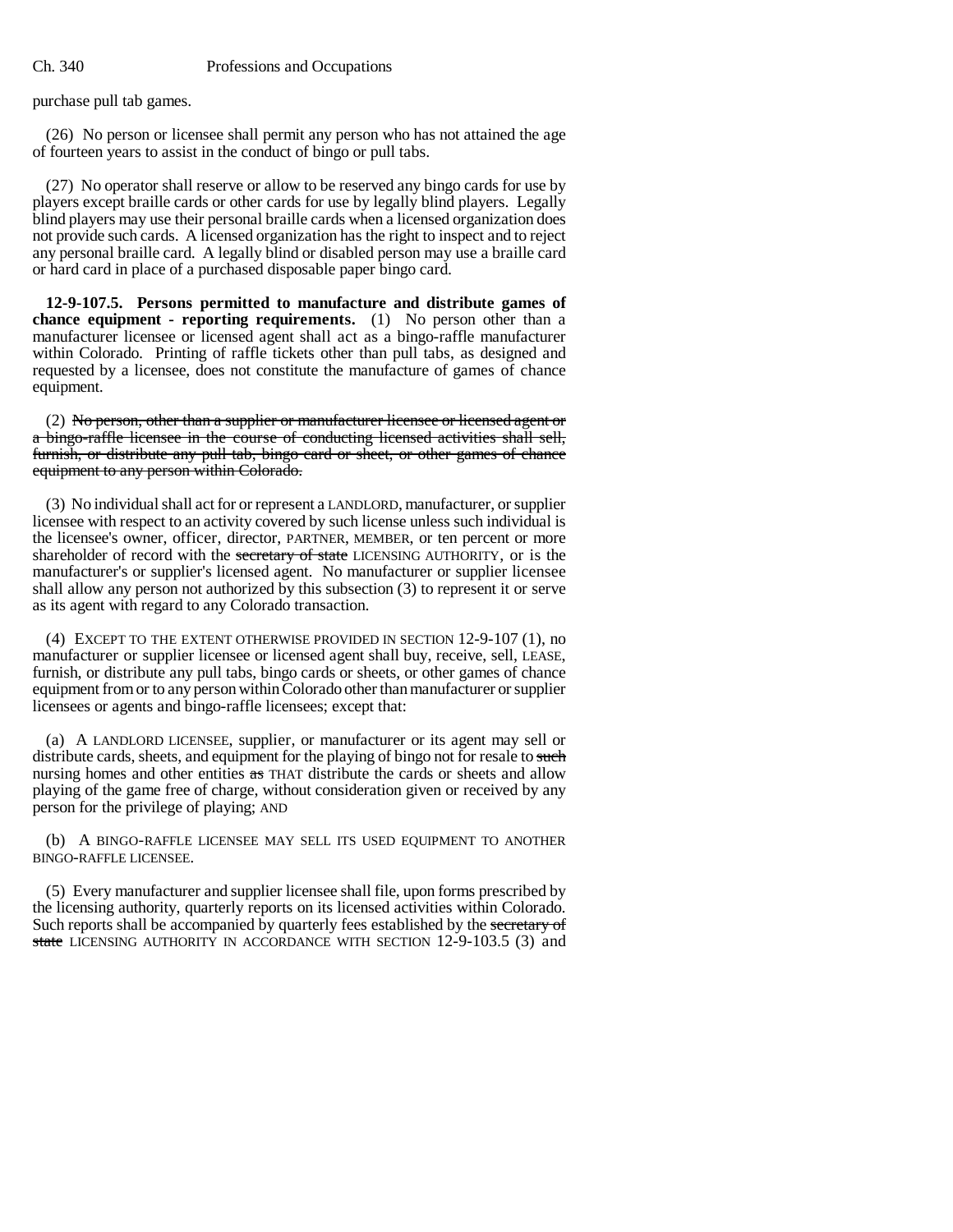Professions and Occupations Ch. 340

deposited in the <del>department of state</del> BINGO-RAFFLE cash fund. and SUCH REPORTS shall be filed in the office of the secretary of state WITH THE LICENSING AUTHORITY no later than April 15 30, July 15 31, October 15 31, and January 15 31 of each year licensed, and each report shall cover the preceding calendar quarter. Reports shall enumerate by quantity, purchaser, and price the pull tabs, bingo cards or sheets, and other games of chance equipment manufactured, conveyed, or distributed within Colorado or for use or distribution in Colorado and shall include the licensee's total sales, INCLUDING AMOUNTS REALIZED FROM LEASES, of equipment as defined in section 12-9-102 (5) and the names and addresses of all Colorado suppliers or agents of the licensee and shall be signed and verified by the owner or the chief executive officer of the licensee. These quarterly reports shall not be public records as defined in section 24-72-202, C.R.S.

(6) Every manufacturer or supplier licensee, and every licensed agent for such licensee, shall keep and maintain complete and accurate records, in accord with generally accepted accounting principles, of all licensed activities. The records shall include invoices for all games of chance equipment conveyed or distributed within Colorado, or for use or distribution in Colorado, which invoices are specific as to the nature, description, quantity, and serial numbers of the pull tabs, bingo cards or sheets, and other equipment so conveyed or distributed. The records shall also show all receipts and expenditures made in connection with licensed activities, including, but not limited to, records of sales by dates, purchasers, and items sold, monthly bank account reconciliations, disbursement records, and credit memos for any returned items. These records shall be maintained for a period of at least three years.

(7) No manufacturer or supplier licensee or licensed agent shall be a person responsible for or assisting in the conduct, management, or operation of any game of chance within Colorado.

**12-9-107.7. Pull tab reading devices - approval required - tracking of transactions - repeal.** (1) EVERY MECHANICAL, ELECTRONIC, OR ELECTROMECHANICAL DEVICE THAT REVEALS THE WINNING OR NONWINNING STATUS OF A PULL TAB TICKET SHALL BE TESTED, INSPECTED, AND LICENSED BY THE LICENSING AUTHORITY BEFORE BEING USED IN CHARITABLE GAMING. THE LICENSING AUTHORITY SHALL EMPLOY AN INDEPENDENT CONTRACTOR TO CONDUCT SUCH TESTS AND INSPECTIONS, THE COST OF WHICH SHALL BE BORNE BY THE MANUFACTURER OR SUPPLIER SEEKING APPROVAL OF THE DEVICE. NO LICENSE SHALL BE ISSUED FOR A DEVICE UNTIL THE DEVICE IS SECURED IN A MANNER PRESCRIBED BY THE LICENSING AUTHORITY AND THE CONTRACTOR RECEIVES PAYMENT IN FULL FOR THE COST OF SUCH TESTS AND INSPECTIONS.

(2) EVERY PERSON SHIPPING OR IMPORTING INTO COLORADO A DEVICE SUBJECT TO SUBSECTION (1) OF THIS SECTION SHALL PROVIDE THE LICENSING AUTHORITY WITH A COPY OF THE SHIPPING INVOICE AT THE TIME OF SHIPMENT. SUCH INVOICE SHALL CONTAIN, AT A MINIMUM, THE DESTINATION OF THE SHIPMENT AND THE SERIAL NUMBER AND DESCRIPTION OF EACH DEVICE BEING TRANSPORTED.

(3) EVERY PERSON RECEIVING A DEVICE SUBJECT TO SUBSECTION (1) OF THIS SECTION SHALL, UPON RECEIPT OF THE DEVICE, PROVIDE THE LICENSING AUTHORITY WITH THE SERIAL NUMBER AND DESCRIPTION OF EACH DEVICE RECEIVED AND INFORMATION DESCRIBING THE LOCATION OF EACH SUCH DEVICE. THE REQUIREMENTS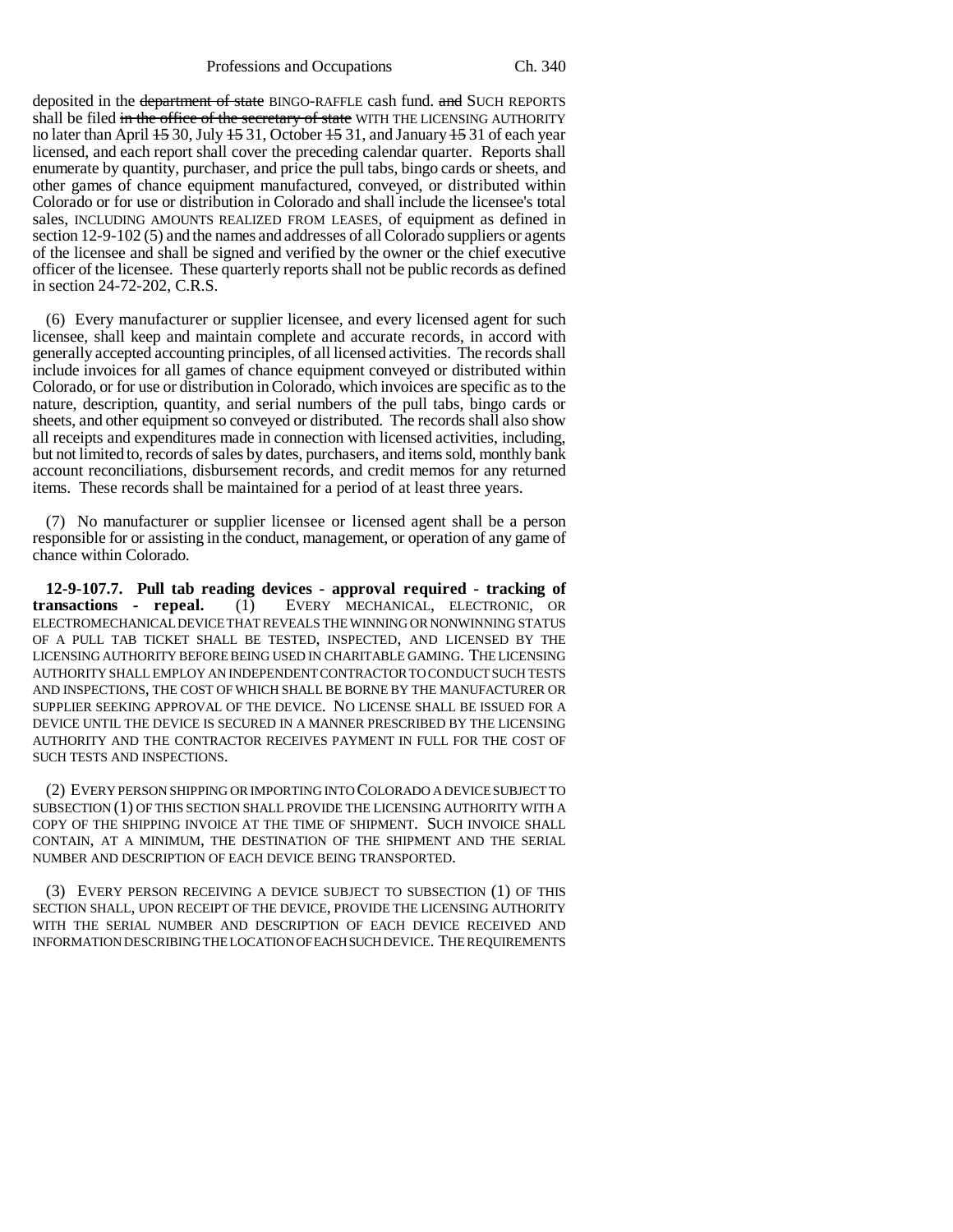OF THIS SUBSECTION (3) SHALL APPLY REGARDLESS OF WHETHER THE DEVICE IS RECEIVED FROM A LICENSED SUPPLIER OR FROM ANY OTHER SOURCE.

(4) A DEVICE LICENSED PURSUANT TO THIS SECTION SHALL BE LICENSED FOR AND MAY ONLY BE USED IN ONE SPECIFIC LICENSED LOCATION IDENTIFIED BY THE LICENSING AUTHORITY. ANY MOVEMENT OF THE DEVICE FROM SUCH LICENSED LOCATION FOR USE AT ANOTHER LICENSED LOCATION SHALL BE REPORTED TO THE LICENSING AUTHORITY IN ADVANCE.

(5) THE LICENSING AUTHORITY MAY ADOPT RULES AND PRESCRIBE ALL NECESSARY FORMS IN FURTHERANCE OF THIS SECTION.

(6) NOTWITHSTANDING ANY OTHER PROVISION OF THIS ARTICLE, THE LICENSING AUTHORITY SHALL NOT LICENSE:

(a) A PULL TAB GAME THAT IS STORED, ELECTRONICALLY OR OTHERWISE, WITHIN A DEVICE AND DESIGNED TO BE PLAYED ON SUCH DEVICE; OR

(b) ANY DEVICE THAT QUALIFIES AS A SLOT MACHINE PURSUANT TO SECTION 9(4)(c) OF ARTICLE XVIII OF THE COLORADO CONSTITUTION.

(7) THE PROHIBITION CONTAINED IN SUBSECTION (6) OF THIS SECTION SHALL NOT BE CONSTRUED TO PROHIBIT THE LICENSING OF:

(a) A DEVICE THAT MERELY DISPENSES PULL TAB TICKETS TO PLAYERS; OR

(b) A DEVICE THAT MERELY READS OR VALIDATES A PULL TAB TICKET INSERTED BY A PLAYER, IF:

(I) THE PULL TAB TICKET ITSELF DISPLAYS ITS WINNING OR NONWINNING STATUS SO THAT USE OF THE DEVICE IS NOT REQUIRED TO DETERMINE SUCH STATUS; AND

(II) THE DEVICE CANNOT BE USED IN A MANNER THAT WOULD QUALIFY IT AS A SLOT MACHINE PURSUANT TO SECTION  $9(4)(c)$  OF ARTICLE XVIII OF THE COLORADO CONSTITUTION.

(8) (a) THIS SECTION SHALL TAKE EFFECT SEPTEMBER 1, 1999, AND SHALL APPLY TO DEVICES USED ON OR AFTER SAID DATE.

(b) THIS SUBSECTION (8) IS REPEALED, EFFECTIVE JULY 1, 2000.

**12-9-108. Bingo-raffle licensee's statement of receipts - expenses - fee.** (1) (a) On or before April  $15\overline{30}$ , July  $15\overline{31}$ , October  $15\overline{31}$ , and January  $15\overline{31}$  of each year, every bingo-raffle licensee shall file with the licensing authority upon forms prescribed by the licensing authority a duly verified statement covering the preceding calendar quarter showing the amount of the gross receipts derived during said periods from games of chance, the expenses incurred or paid, and a brief description of the classification of such expenses, the name and address of each person to whom has been paid three hundred dollars or more and the purpose of such expenditure, the net proceeds derived from each such game GAMES of chance, and the uses to which such net proceeds have been or are to be applied. and It is the duty of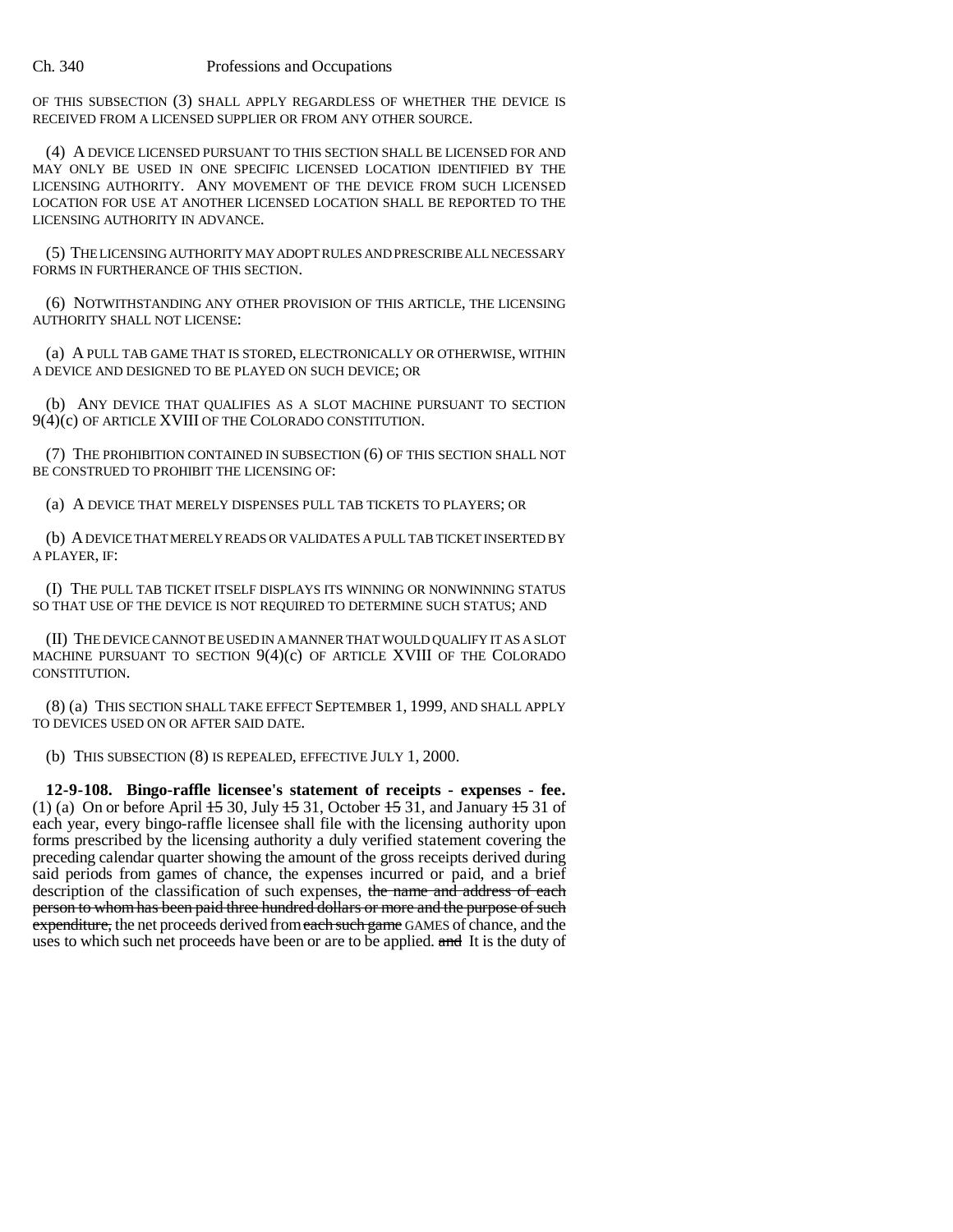each licensee to maintain and keep such books and records as may be necessary to substantiate the particulars of each such report.

(b) Exempt organizations shall not be subject to the requirements of this subsection (1), except to the extent that they shall file with the state licensing authority statements showing the amount of the gross proceeds from their fund-raising drives and identifying all organizations receiving portions of such proceeds and the amounts received by each such organization.

(2) (a) If a bingo-raffle licensee fails to file reports within the time required or if reports are not properly verified or not fully, accurately, and truthfully completed, any existing license may be suspended until such time as the default has been corrected.

(b) Exempt organizations shall be subject to the requirements of this subsection (2) only to the extent that such requirements apply to paragraph (b) of subsection (1) of this section.

(3) (a) All moneys collected or received from the sale of admission, extra regular cards, special game cards, sale of supplies, and all other receipts from the games of bingo, raffles, and pull tab games shall be deposited in a special checking or savings account, or both, of the licensee, which shall contain only such money. All funds shall be withdrawn from said account by consecutively numbered checks or withdrawal slips, duly signed by specified officers of the licensee and payable to a specific person or organization. There shall also be written on the check or withdrawal slip the nature of the item for which the check is drawn or withdrawal slip made. No check or withdrawal slip shall be drawn to "cash" or a fictitious payee.

(b) Exempt organizations shall not be subject to the requirements of this subsection (3).

(4) No part of the net proceeds, after they have been given over to another organization, shall be used by the donee organization to pay any person for services rendered or materials purchased in connection with the conducting of bingo by the donor organization.

(5) No item of expense shall be incurred or paid in connection with holding, operating, or conducting any game of chance pursuant to any bingo-raffle license except bona fide expenses of a reasonable amount. Such expenses include those incurred in connection with all games of chance, for the following purposes: The purchase of goods, wares, and merchandise furnished; payment for services rendered which THAT are reasonably necessary for repairs of equipment and operating or conducting games of chance; for rent if the premises are rented or for janitorial services if not rented; for accountant's fees; and license fees.

(6) For the purposes enumerated in subsection (5) of this section, the following terms shall have the following meanings: "Goods, wares, and merchandise" means prizes, equipment as defined in section 12-9-102 (5), and articles of a minor nature; such as pencils, crayons, tickets, envelopes, paper clips, and coupons necessary to the conduct of games of chance; "services rendered" means repair to equipment, compensation to bookkeepers or accountants, not more than two in the aggregate, for services in preparing financial reports for a reasonable amount as determined by the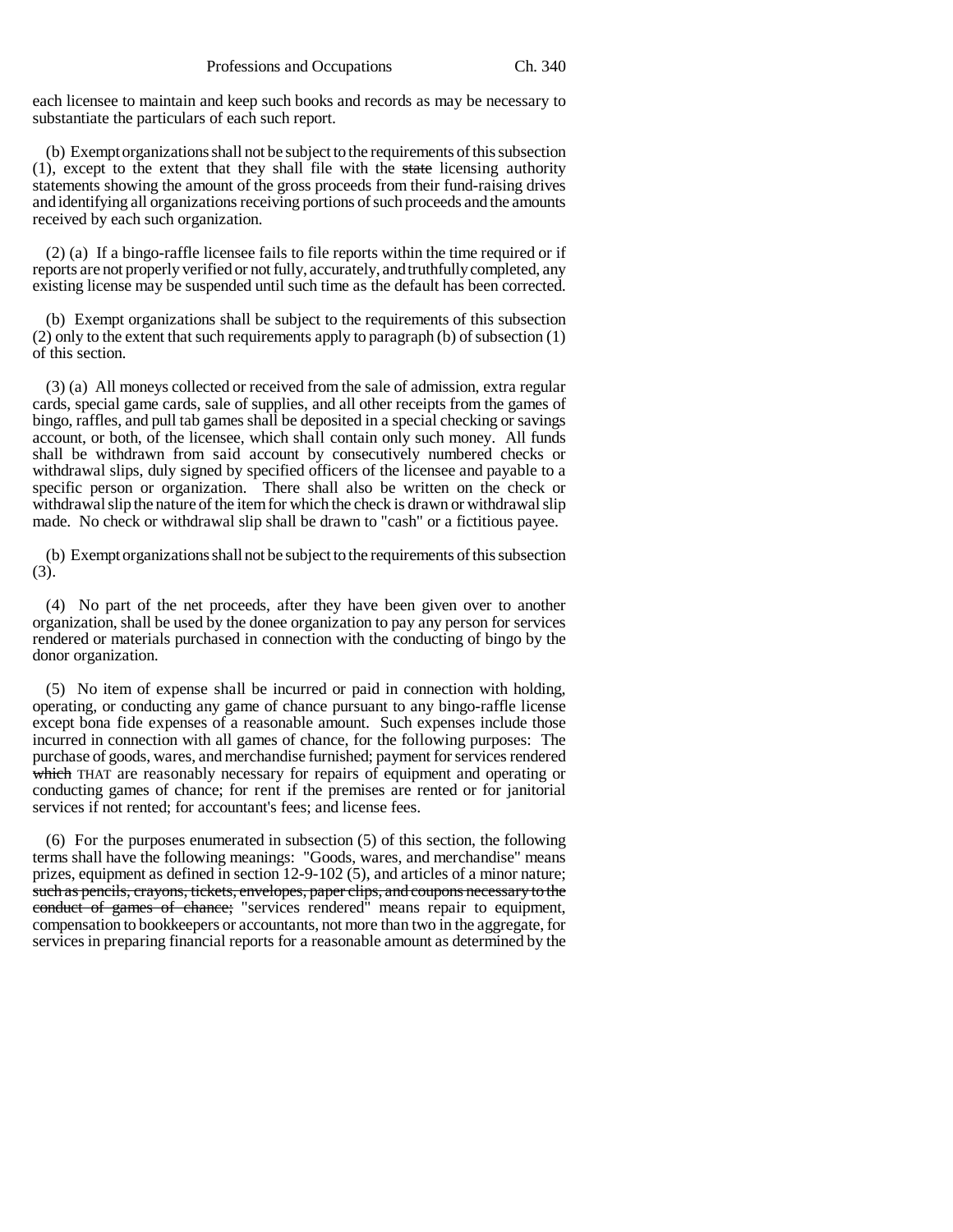secretary of state LICENSING AUTHORITY in rules and regulations for each occasion, rental of premises in a reasonable amount as determined by the secretary of state LICENSING AUTHORITY in rules and regulations for each occasion, except upon prior approval of a greater amount by the licensing authority a reasonable amount for janitorial service for each occasion as determined by the secretary of state LICENSING AUTHORITY in rules and regulations FOR EACH OCCASION, and a reasonable amount for security expense based on established need as determined by the licensing authority IN RULES FOR EACH OCCASION. There shall be paid to the state licensing authority an administrative fee, ESTABLISHED IN ACCORDANCE WITH SECTION 12-9-103.5 (3), upon the gross receipts of any game of chance held, operated, or conducted under the provisions of this article; except that the state licensing authority shall not charge an exempt organization SHALL NOT BE CHARGED more than twenty dollars per year. All administrative receipts and fees, including license fees collected by the state LICENSING AUTHORITY under this article shall be deposited in the department of state BINGO-RAFFLE cash fund created in section  $24-21-104$   $(3)$ , C.R.S. 12-9-103.5.

(7) Each licensee, at the time each financial report is submitted to the licensing authority, shall pay to the order of the licensing authority the amount of administration expense provided in subsection (6) of this section.

**12-9-109. Examination of books and records.** The licensing authority and its agents have power to examine or cause to be examined the books and records of any licensee to which any license is issued pursuant to this article insofar as they may relate to any transactions connected with activities under the license.

**12-9-110. Forfeiture of license - ineligibility to apply for license.** Any person who makes any false statement in any application for any such license or in any statement annexed thereto, fails to keep sufficient books and records to substantiate the quarterly reports required under section 12-9-108, falsifies any books or records insofar as they relate to any transaction connected with the holding, operating, and conducting of any game of chance under any such license, or violates any of the provisions of this article or of any term of such license, if convicted, in addition to suffering any other penalties which THAT may be imposed, shall forfeit any license issued to it under this article and shall be ineligible to apply for a license under this article for at least one year thereafter.

**12-9-111. Volunteer services - legislative declaration - immunity.** (1) THE COLORADO CONSTITUTION RECOGNIZES THAT THE CONDUCT OF CHARITABLE GAMING ACTIVITIES IS DIRECTLY RELATED TO THE NEED OF NONPROFIT ORGANIZATIONS TO FULFILL THEIR LAWFUL PURPOSES. NOTWITHSTANDING THIS RECOGNITION, HOWEVER, THE WILLINGNESS OF BINGO-RAFFLE VOLUNTEERS TO OFFER THEIR SERVICES HAS BEEN INCREASINGLY DETERRED BY A PERCEPTION THAT THEY PUT PERSONAL ASSETS AT RISK SHOULD A TORT ACTION BE FILED SEEKING DAMAGES ARISING FROM THEIR VOLUNTEER ACTIVITIES.

(2) ALL BINGO-RAFFLE VOLUNTEERS SHALL BE IMMUNE FROM CIVIL ACTIONS AND LIABILITIES PURSUANT TO SECTION 13-21-115.5, C.R.S., WHICH PROVIDES THAT VOLUNTEERS SHALL NOT BE PERSONALLY LIABLE FOR THEIR ACTS OR OMISSIONS IF THEY ARE ACTING IN GOOD FAITH AND WITHIN THE SCOPE OF THEIR OFFICIAL FUNCTION AND DUTY FOR A CHARITABLE ORGANIZATION, WITH RESPECT TO SUCH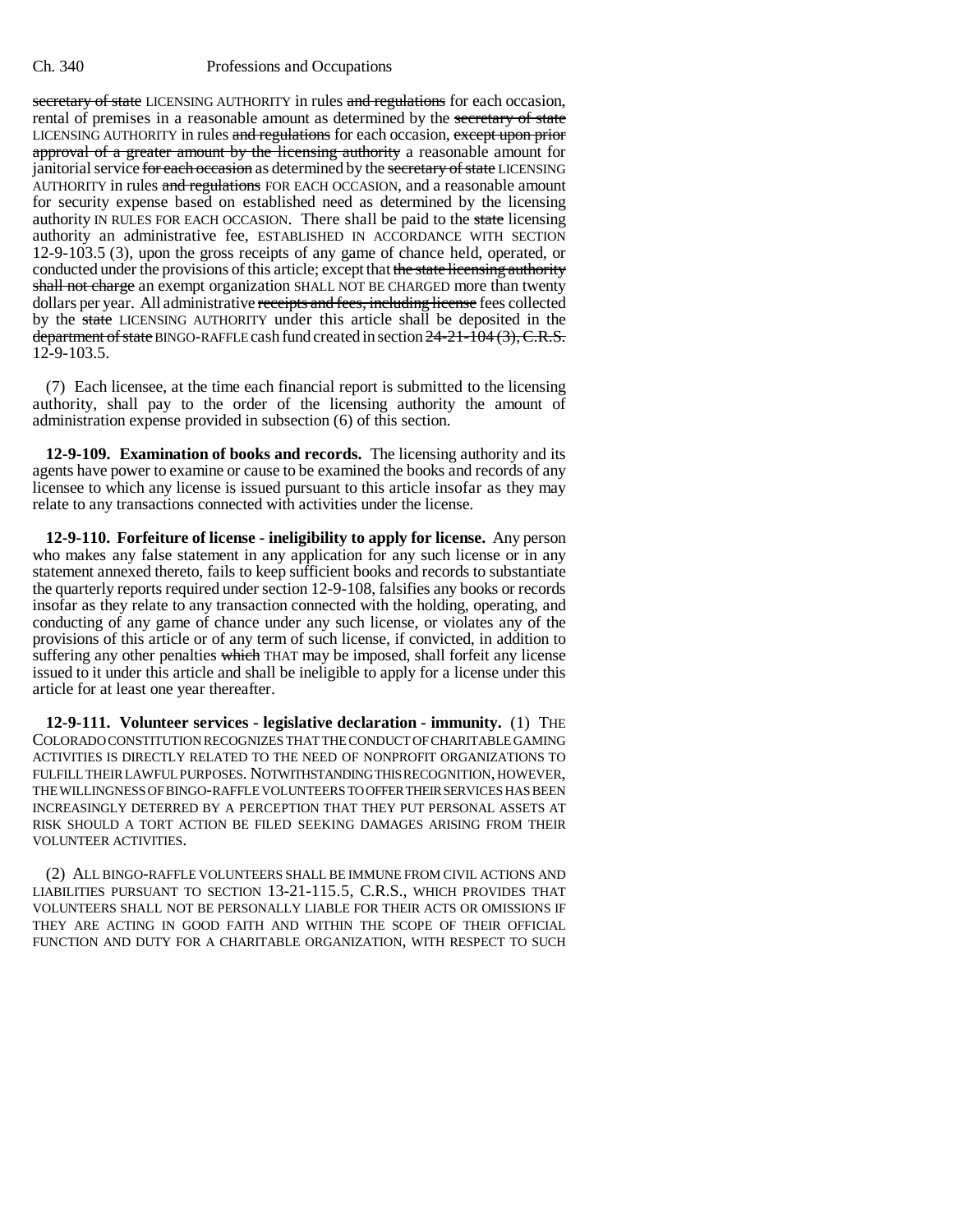ORGANIZATION'S CONDUCT OF GAMES OF CHANCE. BINGO-RAFFLE VOLUNTEERS SHALL NOT BE LIABLE UNDER THIS SECTION IF THE HARM IS NOT CAUSED BY WILLFUL AND WANTON MISCONDUCT, GROSS NEGLIGENCE, RECKLESS MISCONDUCT, OR A CONSCIOUS, FLAGRANT INDIFFERENCE TO THE RIGHTS OR SAFETY OF THE INDIVIDUAL HARMED.

**12-9-112. Unfair trade practices.** (1) THE PROVISIONS OF THE "UNFAIR PRACTICES ACT", ARTICLE 2 OF TITLE 6, C.R.S., AND THE "COLORADO ANTITRUST ACT OF 1992", ARTICLE 4 OF TITLE 6, C.R.S., ARE SPECIFICALLY APPLICABLE TO CHARITABLE GAMING ACTIVITIES CONDUCTED BY ANY LICENSEE. WITHIN THIRTY DAYS AFTER RECEIVING A COMPLAINT ALLEGING A VIOLATION OF EITHER OF SAID ACTS, THE LICENSING AUTHORITY SHALL TRANSMIT SUCH COMPLAINT TO THE ATTORNEY GENERAL.

(2) A LICENSEE THAT VIOLATES ANY PROVISION OF ARTICLE 2 OF TITLE 6, C.R.S., OR ARTICLE 4 OF TITLE 6, C.R.S., SHALL HAVE ITS LICENSE REVOKED BY THE LICENSING AUTHORITY FOR A PERIOD OF ONE YEAR FROM THE DATE OF THE FINDING OF SUCH VIOLATION. UPON THE EXPIRATION OF SUCH PERIOD, THE LICENSEE MAY APPLY FOR THE ISSUANCE OF A NEW LICENSE.

**12-9-113. Enforcement.** It is the duty of all sheriffs and police officers to enforce the provisions of this article, TO RECEIVE COMPLAINTS, TO INITIATE INVESTIGATIONS, and to arrest and complain against any person violating any provisions of this article. It is the duty of the district attorney of the respective districts of this state to prosecute all violations of this article in the manner and form as is now provided by law for the prosecutions of crimes and misdemeanors, and it is a violation of this article for any such person knowingly to fail to perform his duty under this section.

**12-9-114. Penalties for violation.** Every licensee and every officer, agent, or employee of the licensee and every other person or corporation who willfully violates or who procures, aids, or abets in the willful violation of this article commits a class 2 misdemeanor and shall be punished as provided in section 18-1-106, C.R.S.

### PART 2 COLORADO BINGO-RAFFLE ADVISORY BOARD

**12-9-201. Colorado bingo-raffle advisory board - creation.** (1) THERE IS HEREBY CREATED, WITHIN THE DEPARTMENT OF STATE, THE COLORADO BINGO-RAFFLE ADVISORY BOARD.

(2) THE BOARD SHALL CONSIST OF NINE MEMBERS, ALL OF WHOM SHALL BE CITIZENS OF THE UNITED STATES WHO HAVE BEEN RESIDENTS OF THE STATE FOR AT LEAST THE PAST FIVE YEARS. NO MEMBER SHALL HAVE BEEN CONVICTED OF A FELONY OR GAMBLING-RELATED OFFENSE, NOTWITHSTANDING THE PROVISIONS OF SECTION 24-5-101, C.R.S. NO MORE THAN FIVE OF THE NINE MEMBERS SHALL BE MEMBERS OF THE SAME POLITICAL PARTY. AT THE FIRST MEETING OF EACH FISCAL YEAR, A CHAIR AND VICE-CHAIR OF THE BOARD SHALL BE CHOSEN FROM THE MEMBERSHIP BY A MAJORITY OF THE MEMBERS. MEMBERSHIP AND OPERATION OF THE BOARD SHALL ADDITIONALLY MEET THE FOLLOWING REQUIREMENTS: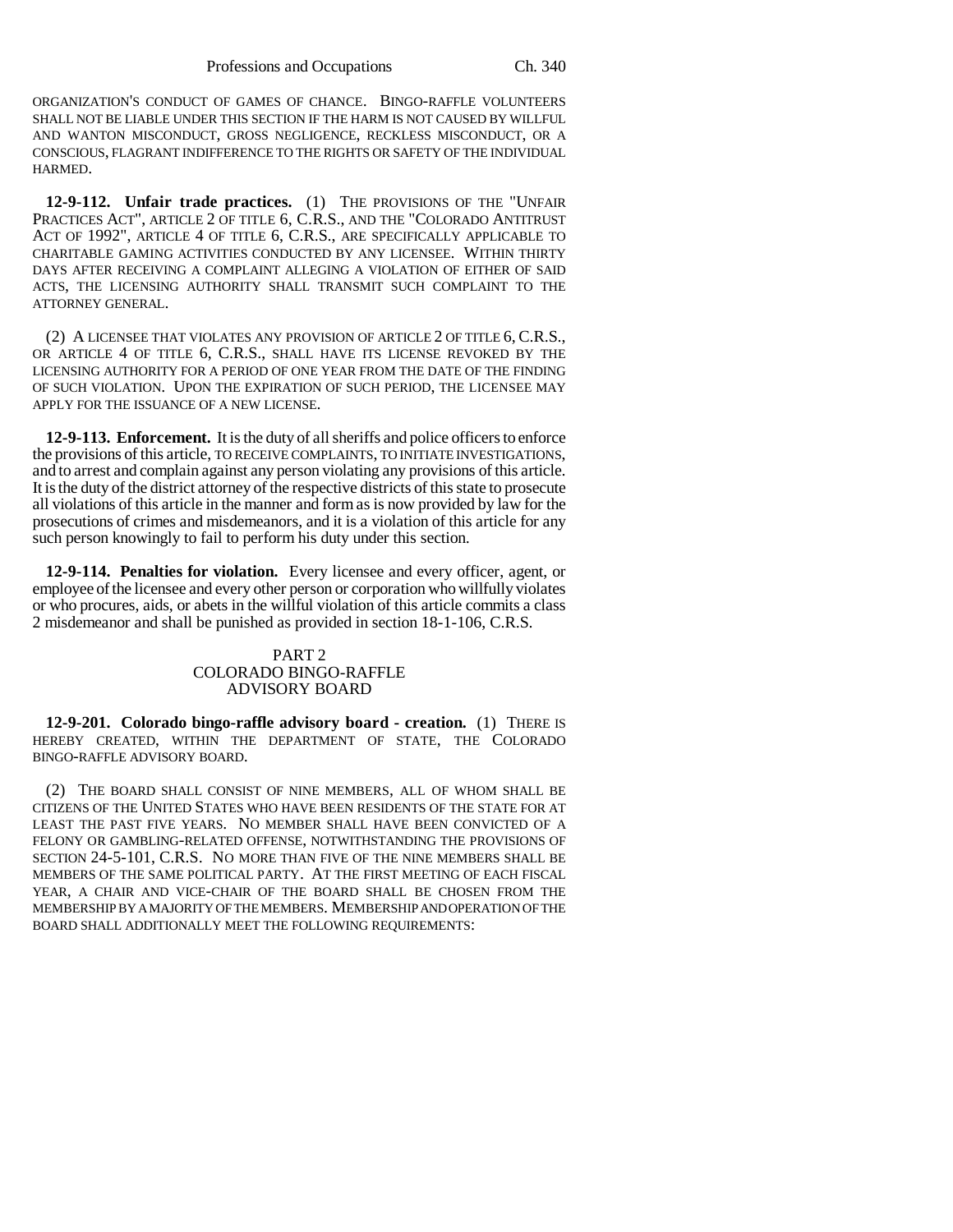(a) (I) THREE MEMBERS OF THE BOARD SHALL BE BONA FIDE MEMBERS OF A BINGO-RAFFLE LICENSEE THAT IS CLASSIFIED AS A RELIGIOUS ORGANIZATION, A CHARITABLE ORGANIZATION, A LABOR ORGANIZATION, AN EDUCATIONAL ORGANIZATION, OR A VOLUNTARY FIREFIGHTER'S ORGANIZATION; EXCEPT THAT NO MORE THAN ONE MEMBER SHALL BE APPOINTED FROM ANY ONE SUCH CLASSIFICATION;

(II) ONE MEMBER OF THE BOARD SHALL BE A BONA FIDE MEMBER OF A BINGO RAFFLE LICENSEE THAT IS A VETERANS' ORGANIZATION;

(III) ONE MEMBER OF THE BOARD SHALL BE A BONA FIDE MEMBER OF A BINGO-RAFFLE LICENSEE THAT IS A FRATERNAL ORGANIZATION;

(IV) ONE MEMBER OF THE BOARD SHALL BE A SUPPLIER LICENSEE;

(V) TWO MEMBERS OF THE BOARD SHALL BE LANDLORD LICENSEES; AND

(VI) ONE MEMBER OF THE BOARD SHALL BE A REGISTERED ELECTOR OF THE STATE WHO IS NOT A MEMBER OF, OR EMPLOYED BY, A LICENSEE.

(b) (I) OF THE FIVE MEMBERS OF THE BOARD WHO ARE CATEGORIZED AS BONA FIDE MEMBERS OF A BINGO-RAFFLE LICENSEE, TWO SHALL BE APPOINTED BY THE PRESIDENT OF THE SENATE, TWO SHALL BE APPOINTED BY THE SPEAKER OF THE HOUSE OF REPRESENTATIVES, AND ONE SHALL BE APPOINTED JOINTLY BY THE PRESIDENT AND THE SPEAKER.

(II) OF THE TWO MEMBERS OF THE BOARD WHO ARE CATEGORIZED AS LANDLORD LICENSEES, ONE SHALL BE APPOINTED BY THE PRESIDENT OF THE SENATE AND ONE SHALL BE APPOINTED BY THE SPEAKER OF THE HOUSE OF REPRESENTATIVES.

(III) THE PRESIDENT OF THE SENATE SHALL APPOINT THE MEMBER OF THE BOARD WHO IS A SUPPLIER LICENSEE. THE SPEAKER OF THE HOUSE SHALL APPOINT THE MEMBER OF THE BOARD WHO IS A REGISTERED ELECTOR.

(c) INITIAL MEMBERS SHALL BE APPOINTED TO THE BOARD AS FOLLOWS: TWO MEMBERS TO SERVE UNTIL JULY 1, 2000, TWO MEMBERS TO SERVE UNTIL JULY 1, 2001, TWO MEMBERS TO SERVE UNTIL JULY 1, 2002, AND THREE MEMBERS TO SERVE UNTIL JULY 1, 2003. ALL SUBSEQUENT APPOINTMENTS SHALL BE FOR TERMS OF FOUR YEARS. NO MEMBER OF THE BOARD SHALL BE ELIGIBLE TO SERVE MORE THAN TWO CONSECUTIVE TERMS.

(d) ANY VACANCY ON THE BOARD SHALL BE FILLED FOR THE UNEXPIRED TERM IN THE SAME MANNER AS THE ORIGINAL APPOINTMENT. THE MEMBER APPOINTED TO FILL SUCH VACANCY SHALL BE FROM THE SAME CATEGORY DESCRIBED IN PARAGRAPH (a) OF THIS SUBSECTION (2) AS THE MEMBER VACATING THE POSITION.

(e) ANY MEMBER OF THE BOARD HAVING A DIRECT PERSONAL OR PRIVATE INTEREST IN ANY MATTER BEFORE THE BOARD SHALL DISCLOSE SUCH FACT ON THE BOARD'S RECORD. A MEMBER MAY DISQUALIFY HIMSELF OR HERSELF FOR ANY CAUSE DEEMED BY HIM OR HER TO BE SUFFICIENT.

(f) THE TERM OF ANY MEMBER OF THE BOARD WHO MISSES MORE THAN TWO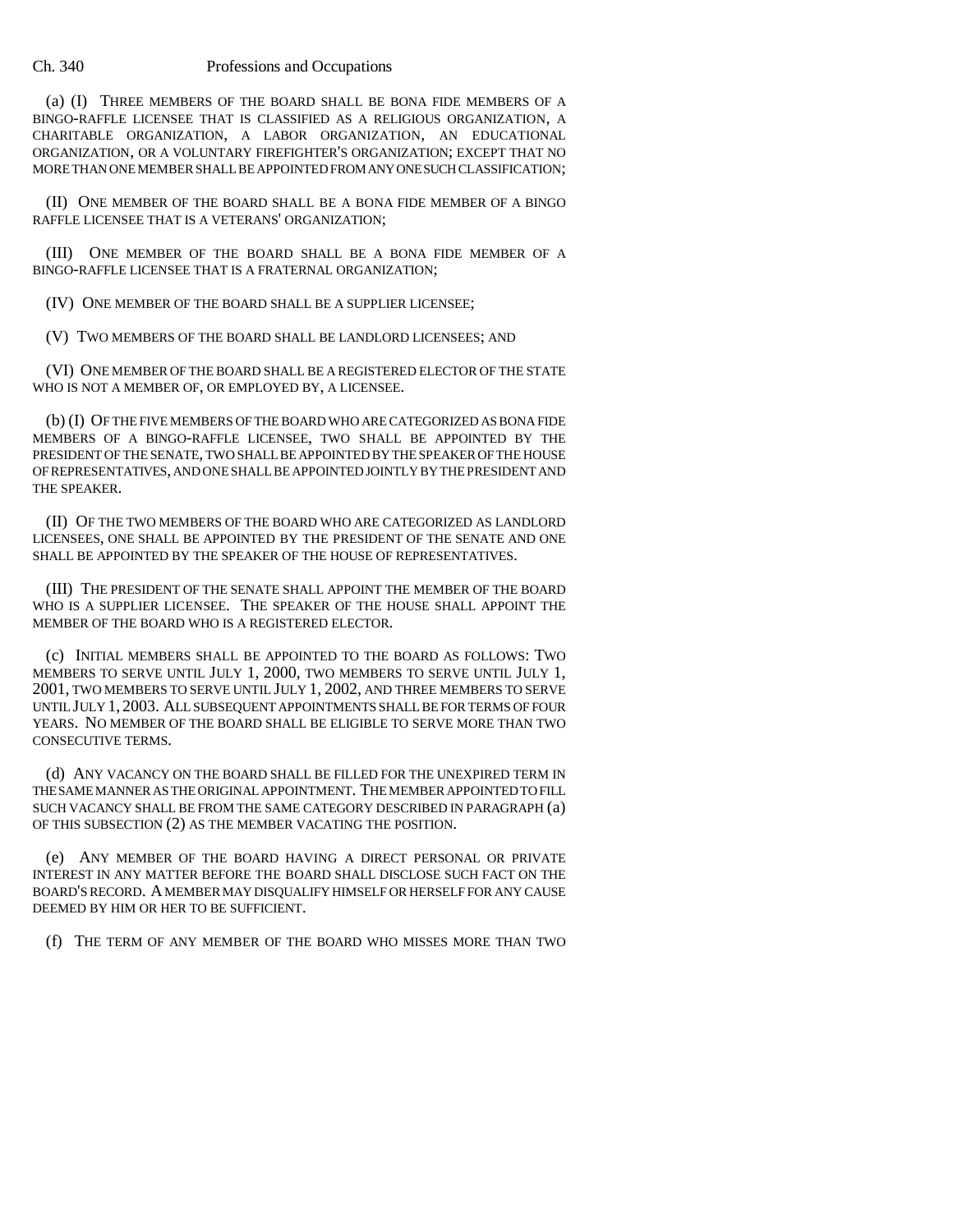CONSECUTIVE REGULAR BOARD MEETINGS WITHOUT GOOD CAUSE SHALL BE TERMINATED AND SUCH MEMBER'S SUCCESSOR SHALL BE APPOINTED IN THE MANNER PROVIDED FOR APPOINTMENTS UNDER THIS SECTION.

(g) BOARD MEMBERS SHALL RECEIVE AS COMPENSATION FOR THEIR SERVICES FIFTY DOLLARS FOR EACH DAY SPENT IN THE CONDUCT OF BOARD BUSINESS, NOT TO EXCEED FIVE HUNDRED DOLLARS PER MEMBER PER YEAR, AND SHALL BE REIMBURSED FOR NECESSARY TRAVEL AND OTHER REASONABLE EXPENSES INCURRED IN THE PERFORMANCE OF THEIR OFFICIAL DUTIES.

(h) PRIOR TO COMMENCING HIS OR HER TERM OF SERVICE, EACH PERSON NOMINATED TO SERVE ON THE BOARD SHALL FILE WITH THE SECRETARY OF STATE A FINANCIAL DISCLOSURE STATEMENT IN THE FORM REQUIRED AND PRESCRIBED BY THE SECRETARY OF STATE AND AS COMMONLY USED FOR OTHER COLORADO BOARDS AND COMMISSIONS. SUCH STATEMENT SHALL BE RENEWED AS OF EACH JANUARY 1 DURING THE MEMBER'S TERM OF OFFICE.

(i) THE BOARD SHALL HOLD AT LEAST ONE MEETING EACH MONTH AND SUCH ADDITIONAL MEETINGS AS THE MEMBERS MAY DEEM NECESSARY. IN ADDITION, SPECIAL MEETINGS MAY BE CALLED BY THE CHAIR, ANY THREE BOARD MEMBERS, OR THE SECRETARY OF STATE IF WRITTEN NOTIFICATION OF SUCH MEETING IS DELIVERED TO EACH MEMBER AT LEAST SEVENTY-TWO HOURS PRIOR TO SUCH MEETING. NOTWITHSTANDING THE PROVISIONS OF SECTION 24-6-402, C.R.S., IN EMERGENCY SITUATIONS IN WHICH A MAJORITY OF THE BOARD CERTIFIES THAT EXIGENCIES OF TIME REQUIRE THAT THE BOARD MEET WITHOUT DELAY, THE REQUIREMENTS OF PUBLIC NOTICE AND OF SEVENTY-TWO HOURS' ACTUAL ADVANCE WRITTEN NOTICE TO MEMBERS MAY BE DISPENSED WITH, AND BOARD MEMBERS AS WELL AS THE PUBLIC SHALL RECEIVE SUCH NOTICE AS IS REASONABLE UNDER THE CIRCUMSTANCES.

(j) A MAJORITY OF THE BOARD SHALL CONSTITUTE A QUORUM, AND THE CONCURRENCE OF A MAJORITY OF THE MEMBERS PRESENT SHALL BE REQUIRED FOR ANY FINAL DETERMINATION BY THE BOARD.

(k) THE BOARD SHALL KEEP A COMPLETE AND ACCURATE RECORD OF ALL ITS MEETINGS.

**12-9-202. Board - duties.** (1) IN ADDITION TO ANY OTHER DUTIES SET FORTH IN THIS PART 2, THE BOARD SHALL HAVE THE FOLLOWING DUTIES:

(a) TO CONDUCT A CONTINUOUS STUDY OF CHARITABLE GAMING THROUGHOUT THE STATE FOR THE PURPOSE OF ASCERTAINING ANY DEFECTS IN THIS ARTICLE OR IN THE RULES PROMULGATED PURSUANT TO THIS ARTICLE.

(b) TO FORMULATE AND RECOMMEND CHANGES TO THIS ARTICLE TO THE GENERAL ASSEMBLY;

(c) TO PREPARE AND MAKE AVAILABLE AN ANNUAL REPORT TO THE GENERAL ASSEMBLY AND THE LICENSING AUTHORITY SETTING FORTH THE FINDINGS AND RECOMMENDATIONS OF THE BOARD FOR CHANGES TO THIS ARTICLE OR THE RULES PROMULGATED THEREUNDER.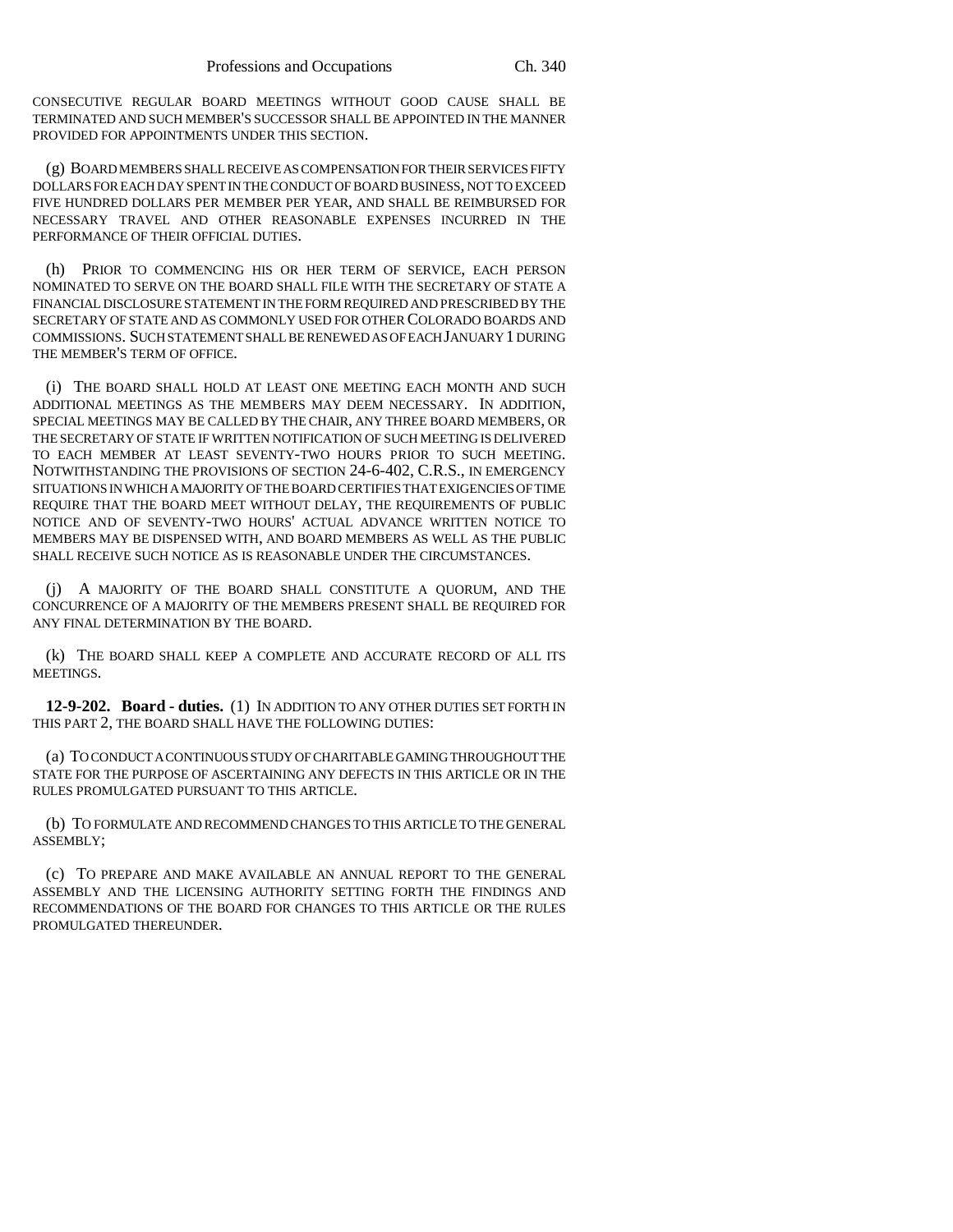(2) THE BOARD SHALL OFFER ADVICE TO THE LICENSING AUTHORITY UPON SUBJECTS WHICH SHALL INCLUDE, BUT ARE NOT LIMITED TO, THE FOLLOWING:

(a) THE TYPES OF CHARITABLE GAMING ACTIVITIES TO BE CONDUCTED AND THE RULES FOR THOSE ACTIVITIES;

(b) THE REQUIREMENTS, QUALIFICATIONS, AND GROUNDS FOR THE ISSUANCE OF ALL TYPES OF PERMANENT AND TEMPORARY LICENSES REQUIRED FOR THE CONDUCT OF CHARITABLE GAMING;

(c) THE REQUIREMENTS, QUALIFICATIONS, AND GROUNDS FOR THE REVOCATION, SUSPENSION, AND SUMMARY SUSPENSION OF ALL LICENSES REQUIRED FOR THE CONDUCT OF CHARITABLE GAMING;

(d) ACTIVITIES THAT CONSTITUTE FRAUD, CHEATING, OR ILLEGAL ACTIVITIES;

(e) THE GRANTING OF LICENSES WITH SPECIAL CONDITIONS OR FOR LIMITED PERIODS, OR BOTH;

(f) THE ESTABLISHMENT OF A SCHEDULE OF REASONABLE FINES TO BE ASSESSED IN LIEU OF LICENSE REVOCATION OR SUSPENSION FOR VIOLATIONS OF THIS ARTICLE OR ANY RULE ADOPTED PURSUANT TO THIS ARTICLE;

(g) THE AMOUNT OF FEES FOR LICENSES ISSUED BY THE LICENSING AUTHORITY AND FOR THE PERFORMANCE OF ADMINISTRATIVE SERVICES PURSUANT TO THIS ARTICLE;

(h) THE ESTABLISHMENT OF CRITERIA UNDER WHICH A PERSON MAY SERVE AS A GAMES MANAGER;

(i) THE CONTENT AND CONDUCT OF CLASSES OR TRAINING SEMINARS TO BENEFIT BINGO-RAFFLE CHARITABLE LICENSEES, OFFICERS, AND VOLUNTEERS TO BETTER ACCOUNT FOR FUNDS COLLECTED FROM GAMES OF CHANCE;

(j) STANDARDIZED RULES, PROCEDURES, AND POLICIES TO CLARIFY AND SIMPLIFY THE AUDITING OF LICENSEES' RECORDS;

(k) THE TYPES OF CHARITABLE GAMING ACTIVITIES TO BE CONDUCTED IN THE FUTURE, BASED UPON A CONTINUING REVIEW OF THE AVAILABLE STATE OF THE ART OF EQUIPMENT IN COLORADO AND ELSEWHERE, AND THE POLICIES AND PROCEDURES APPROVED AND IMPLEMENTED BY OTHER STATES FOR THE CONDUCT OF THEIR CHARITABLE GAMING ACTIVITIES; AND

(l) THE CONDITIONS FOR A LICENSEE'S PLAN FOR DISPOSAL OF ANY EQUIPMENT AND THE DISTRIBUTION OF ANY REMAINING NET PROCEEDS UPON TERMINATION OF A BINGO-RAFFLE LICENSE FOR THE LICENSEE'S FAILURE TO TIMELY OR SUFFICIENTLY RENEW SUCH LICENSE.

## PART 3 REPEAL OF ARTICLE

## **12-9-301. [Formerly 12-9-113] Repeal - review of functions.** This article is